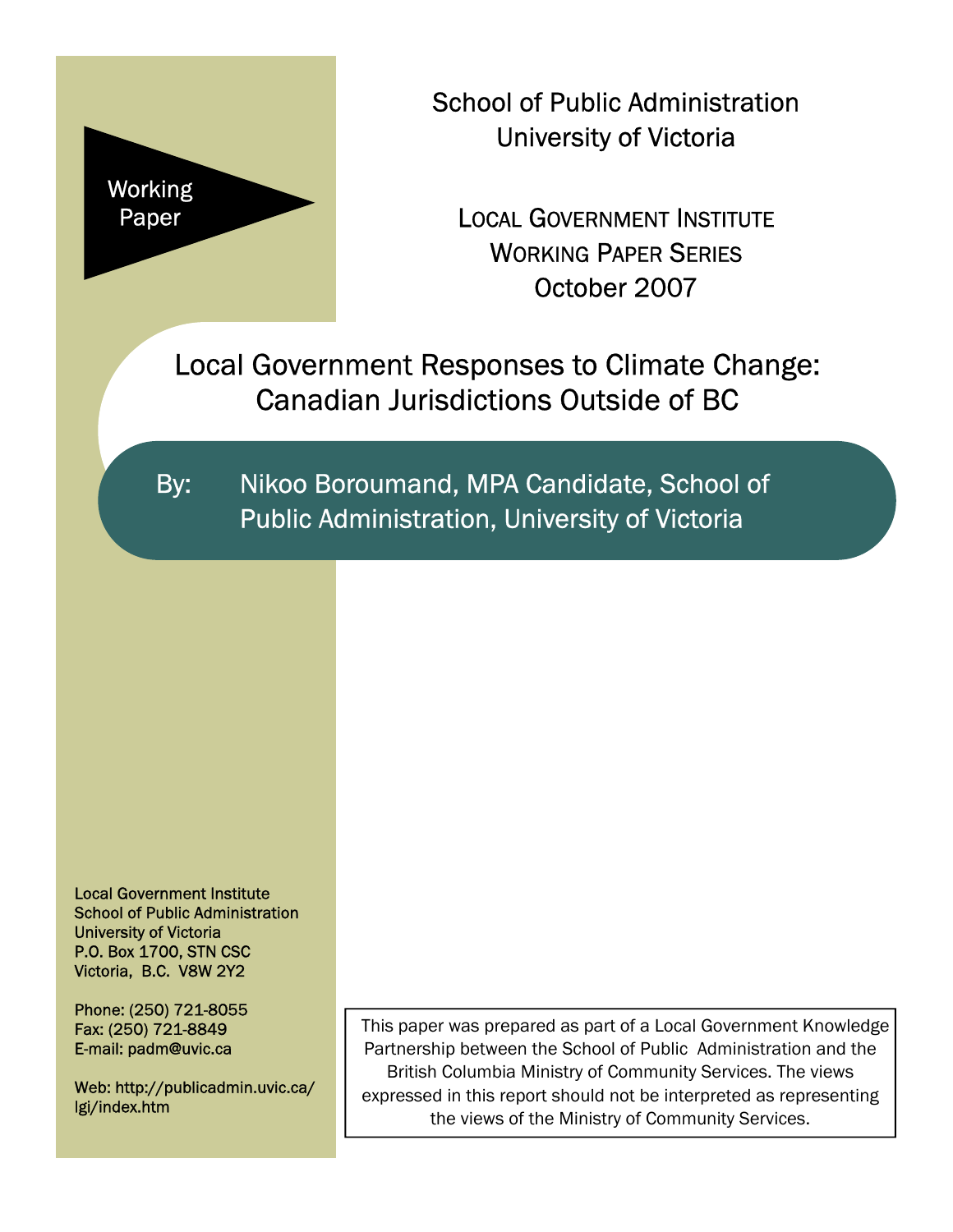### **EXECUTIVE SUMMARY**

Although the realities of climate change are now widely accepted and its major impacts have been projected, Canadian local governments have been slow in strategizing their adaptation to these impacts. The majority of resources devoted to climate change planning have been used to develop and implement mitigation strategies, and adaptation has been at the margins of actions at all three levels of government. Each region of Canada has specific impacts pertaining to them, and each region needs to plan and implement its own targeted adaptation strategies, yet most regions are still in the beginning stages of assessing their risks and vulnerabilities to projected impacts. In addition, some regions are putting resources into upgrading and increasing their monitoring systems of current impacts caused by climate change.

Some notable local governments that have been proactive in starting the process of adaptation management have been Halifax, Yellowknife, and Toronto. The Halifax Regional Municipality, in partnership with a group of environmental consultancy companies has developed climate change public education tools, assessed the region's vulnerabilities and adaptation options, and developed adaptation recommendations. The City of Yellowknife is undertaking a comprehensive risk assessment and adaptation planning process.

Toronto has developed and implemented a heat-health alert system to adapt to projected increasing heat waves of greater intensity. Another strategy that Toronto is planning to widely implement in order to adapt to heat waves, as well as more intense storm events, is the use of rooftop gardens. Studies that have tested this method have shown that if implemented city-wide, it is effective in reducing the heat island effect and reduce storm water flow.

As well, for some impacts, regional bodies have been most active, and perhaps most effective, in planning adaptation strategies. One notable example is the Grand River Conservation Authority in southwestern Ontario which has been developing strategies to adapt to projected future impacts of changing precipitation levels. Their strategies have been aimed both at possible droughts and floods through the integration of climate change adaptation planning into watershed management, contingency plans for future droughts, and demand management.

Since local governments are heavily supported by provincial bodies, there is a place for provincial governments in supporting, promoting, and requiring local governments to plan for the impacts of climate change. Some notable provincial governments who have been proactive in supporting their local governments in this process have been Quebec, Ontario and many of the east coast provinces. Ontario and Quebec have put in place regulations that will require local governments to establish comprehensive emergency management strategies. Quebec also plans to invest in consolidating and modernizing their climatology and hydrometric networks to allow for better capacity to quantify, evaluate, and respond to climate change impacts.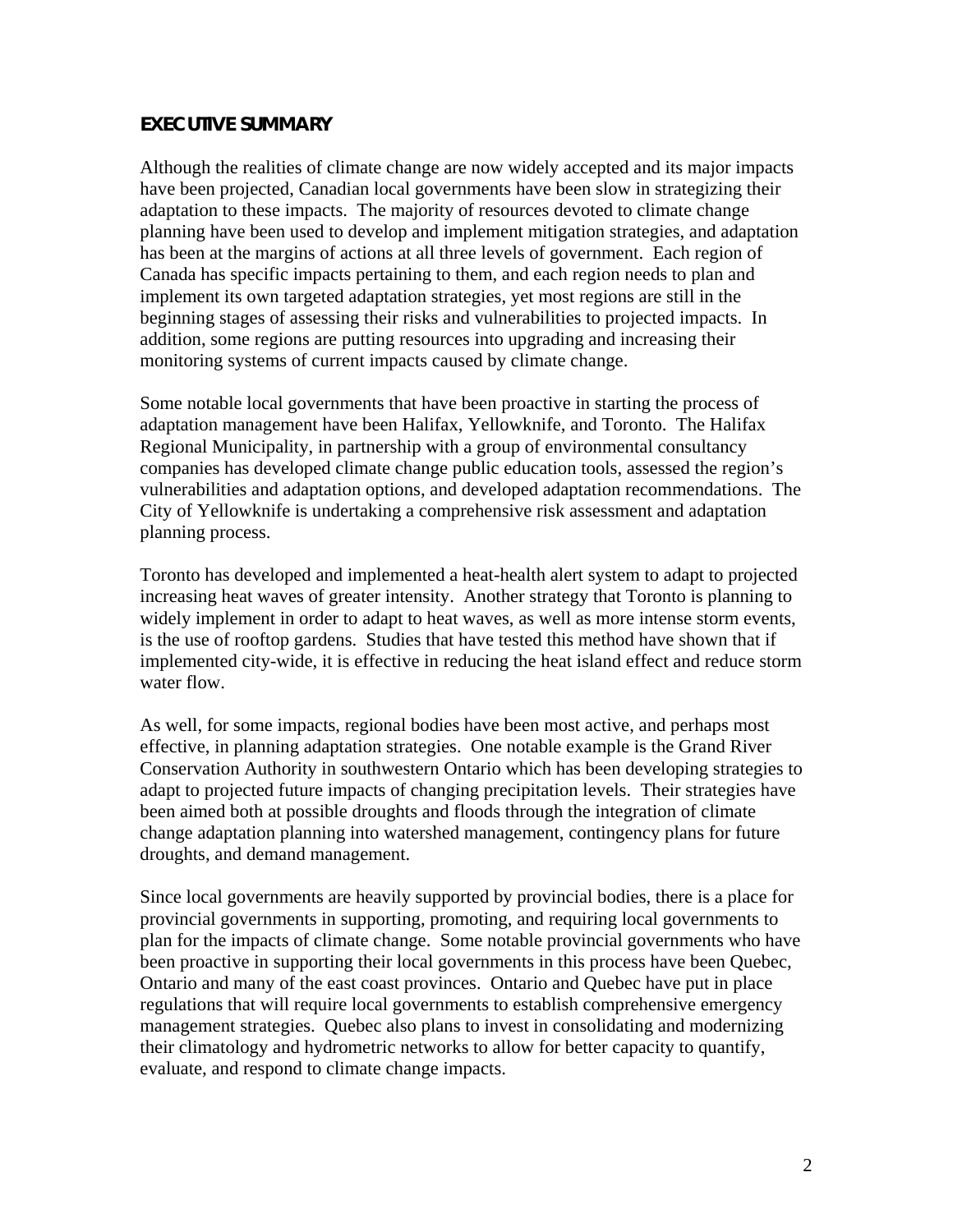Provinces in the east coast are very concerned about the projected impacts of sea level rise, and are supporting local communities in undertaking risk and vulnerability assessments in regards to this impact. Sea level rise could bring secondary impacts such as coastal flooding, storm surges, and coastline erosion. Some of the assessments and studies being undertaken include digital flood-risk and ecosystem maps of sections of the coastline, raising dykes, and analyses of the status of shoreline erosion in certain sections. Provincial governments are providing support for these assessments and the development of strategies through various methods. For example, Newfoundland plans to establish an interdependent committee to develop a provincial land use policy, and New Brunswick is developing a policy tool that will help minimize impacts to municipalities in coastal areas.

Though most local governments are still assessing their vulnerabilities to climate change and the development and implementation of adaptation strategies is not well established, the trend seems to show that "no-regrets" strategies are most promising. These strategies are ones that will provide benefits to communities whether projected climatic changes occur or not. For example, community water conservation initiatives will benefit communities regardless of the intensity of future impacts, and compared to the alternative policies to adapt to fluctuating water supply, they are less environmentally, economically, and socially costly.

Other important factors in ensuring the development and implementation of promising climate change strategies and management is the establishment of institutional mechanisms, staff, and adequate resources that are dedicated specifically to adaptation measures. Institutional mechanisms are also important in providing guidelines to integrate climate change considerations and adaptation into general local government decision-making. Finally, local governments should implement monitoring and evaluation programs of strategies in order to determine their effectiveness, efficiency, and adequacy.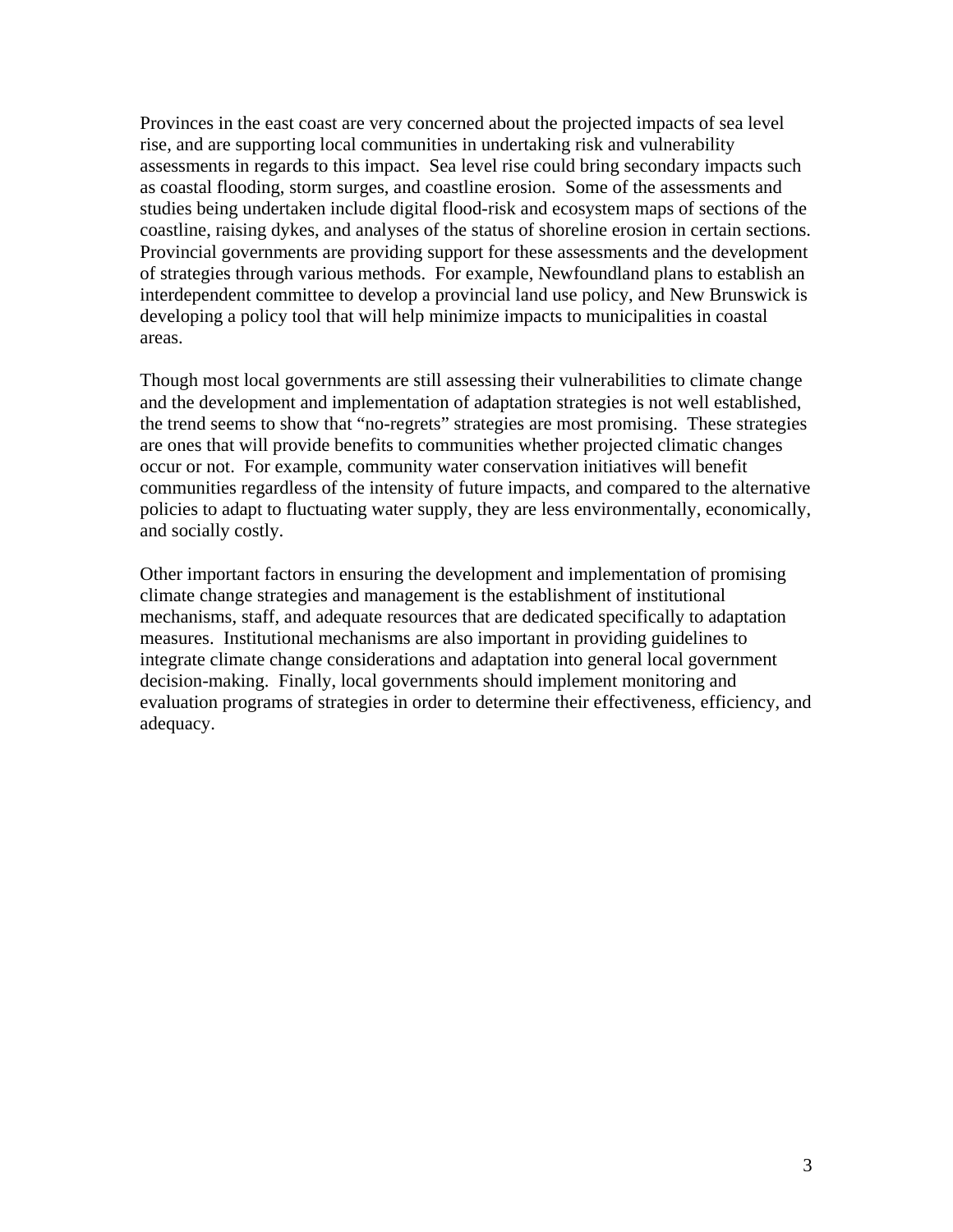# **TABLE OF CONTENTS**

| Section Two: Adaptation Strategies Directed at Specific Impacts  8 |  |
|--------------------------------------------------------------------|--|
|                                                                    |  |
|                                                                    |  |
|                                                                    |  |
|                                                                    |  |
|                                                                    |  |
|                                                                    |  |
|                                                                    |  |
|                                                                    |  |
|                                                                    |  |
|                                                                    |  |
|                                                                    |  |
|                                                                    |  |
|                                                                    |  |
|                                                                    |  |
|                                                                    |  |
|                                                                    |  |
|                                                                    |  |
|                                                                    |  |
|                                                                    |  |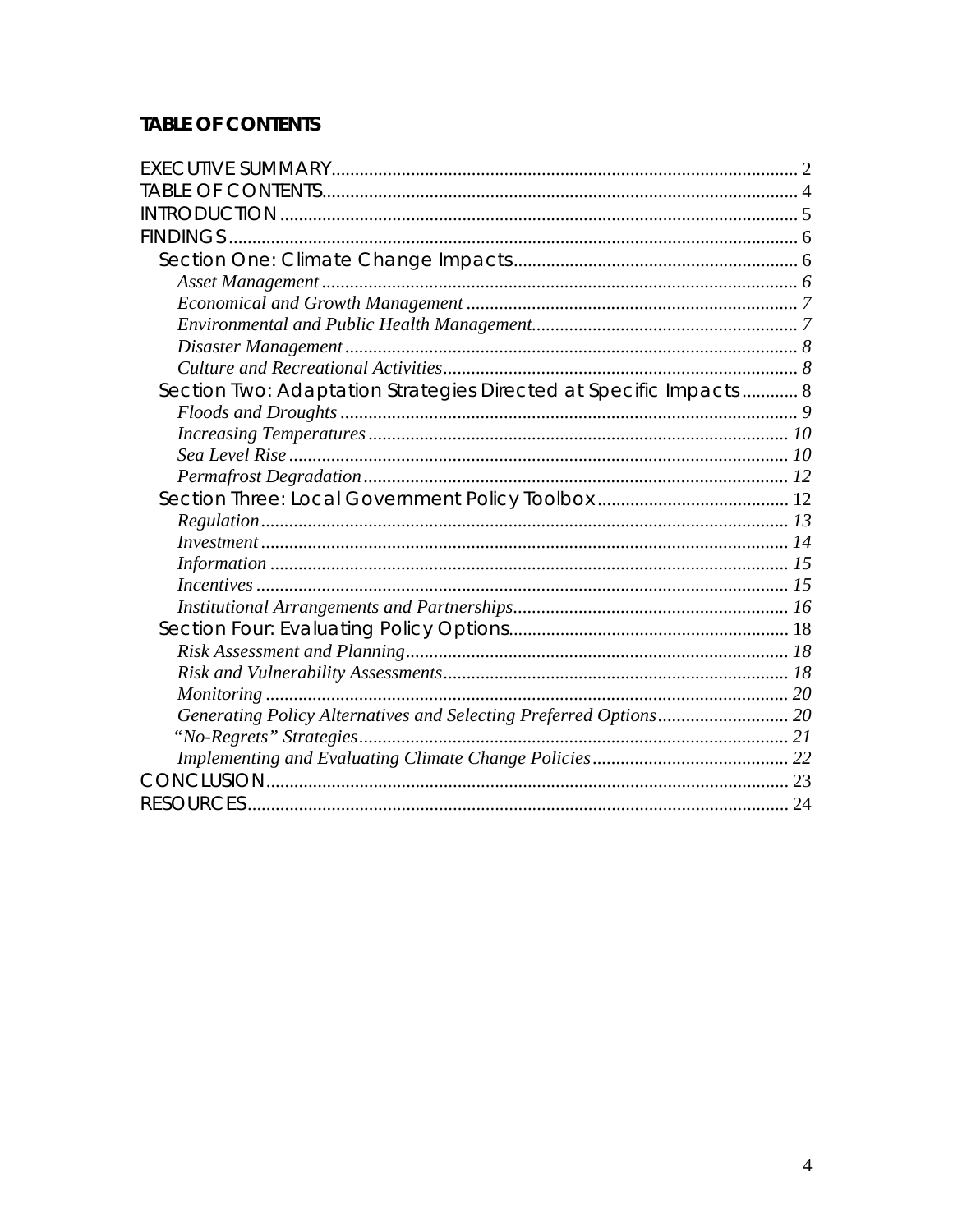## **INTRODUCTION**

Adaptation strategies for climate change in Canada are still in their infancy, and most efforts in developing these strategies are still mainly in the early stages of determining region and sector-specific vulnerabilities to projected impacts. Some work has been done on developing adaptation options and responses to impacts, but relatively little has been done in implementing these options.

This paper will serve as a scan of climate change adaptation activities taking place in local governments across Canada, outside of British Columbia. It will firstly look at some of the impacts that have been projected, and their possible effects on local government core businesses. It will then scan some of the policy alternatives that are being developed and implemented to address various impacts of specific projected climatic changes. Thirdly, it will look at how some local government policy tools are being used to address climate change impacts. Finally, it will look at the local government policy development process and how it is being used to address climate change.

In carrying out this research, the following sources were reviewed: 1) provincial climate change action plans, 2) projects funded by Natural Resources Canada and its Climate Change Impacts and Adaptation Program, 3) Canadian Climate Change Impacts and Adaptation Research Network archives and conference proceedings, and 4) local government websites, reports, and other documents

The paper is based on specific examples of strategies being undertaken by Canadian local governments in order to illustrate the various policy options. The paper will attempt to assess which set of possible actions would give the greatest return on investment for local governments. It will also attempt to determine which actions have already been most effective or are most promising, regardless of their efficiency. These two last points will be difficult to determine confidently as there is still very little research on the effectiveness and efficiency of adaptation policy options.

### **BACKGROUND**

With the increasing concern about immanent global climate change, governments have begun putting more resources into studying the possible impacts of climate change to different sectors in society, regional vulnerabilities to these impacts, and possible adaptation strategies to lessen the negative consequences of forecasted impacts. Canada is no exception, with all three levels of government taking effort to develop and implement possible climate change adaptation strategies. Although to date considerably more resources have been allotted into climate change mitigation strategies, adaptation strategies are just as important as Canada is situated in the mid- to upper-latitudes and is therefore projected to experience more warming and climatic changes than most territories around the globe (Government of Quebec, 2006).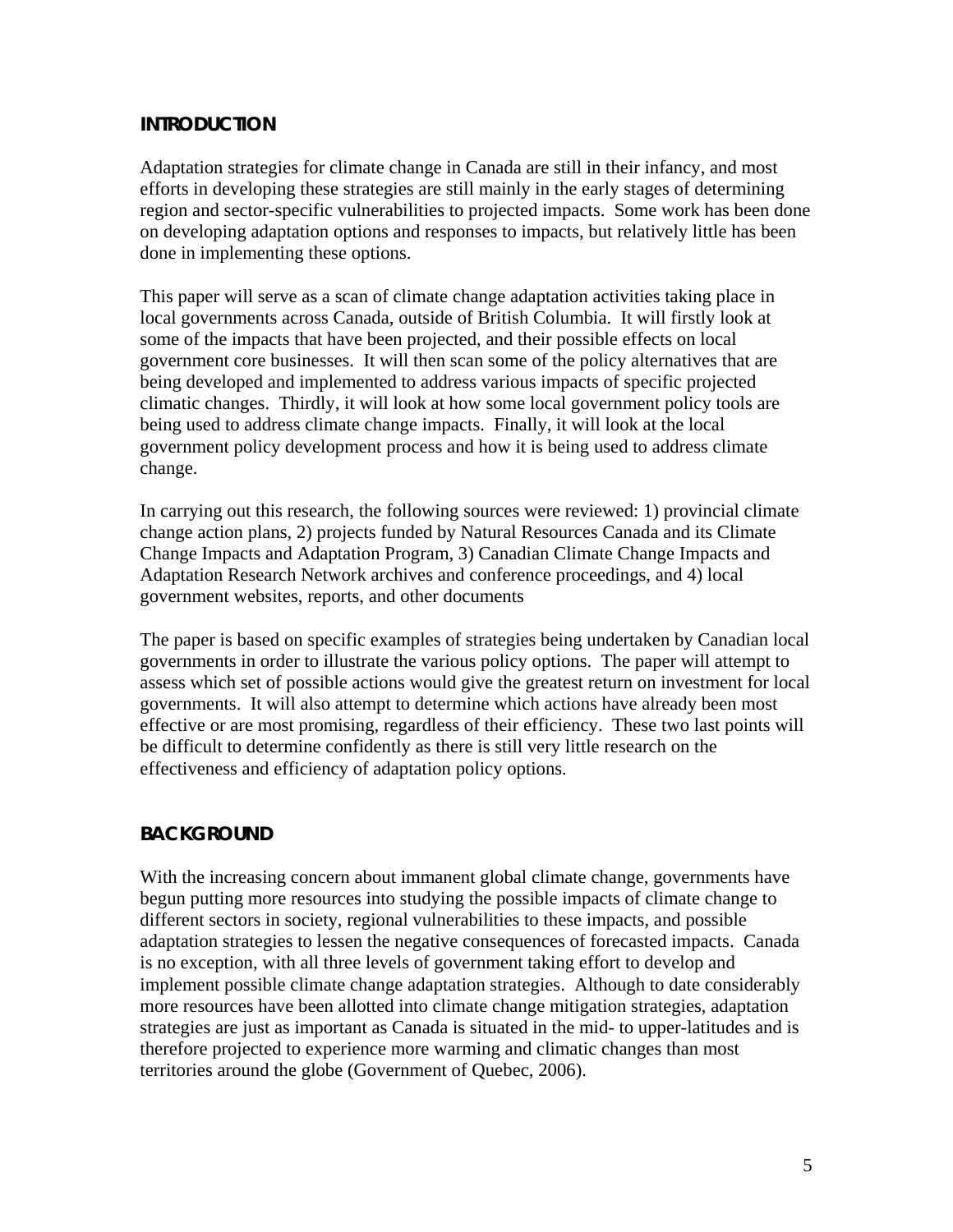Climate change is projected to have a variety of effects on Canadian communities, depending on the region, such as warmer summers and winters, more frequent and severe storms, droughts, water level rise in the oceans, water level decline in the Great Lakes, and more frequent freeze-thaw events. The Intergovernmental Panel on Climate Change (IPCC) has indicated that governments need to take action in both climate change mitigation and adaptation initiatives. Based on this recommendation, local, regional, and provincial governments are allocating more resources into studying the possible impacts that their region may experience and their region's vulnerabilities to these impacts.

It is also becoming more apparent that local governments will be carrying most of the burden and paying for the negative consequences of climate change impacts as they are responsible for safeguarding and managing the region's infrastructure and assets, economy and growth, and public health, amongst other things. Urban areas will likely experience the greatest impacts from climate change due to the high concentrations of people, wealth, infrastructure, and communications (Wittrock, 2007). Some impacts may be costly, disruptive, and dangerous, therefore local governments would benefit from identifying and implementing adaptation strategies.

# **FINDINGS**

# **Section One: Climate Change Impacts**

This section serves to give an overview of the projected impacts of climate change to important local government sectors and responsibilities, and the subsequent implications for local governments. These are comprised of: 1) asset management, 2) economical and growth management, 3) environmental and public health management, 4) disaster management, and 5) cultural and recreational activities.

#### *Asset Management*

Infrastructure and assets in urban areas are projected to increasingly be forced to withstand more frequent and extreme weather events such as storms that are increasing in intensity and frequency and changes in water levels. These changes will impact infrastructure in various ways depending on the region. The impacts will have consequences for roads, bridges, communications structures, water and wastewater infrastructure, energy transmission networks, and buildings (Infrastructure Canada, 2006).

An example of infrastructure and assets that can be impacted significantly by climatic changes is urban drainage systems. Engineers are still designing most urban drainage systems using historical climate records. For example, if precipitation patterns change so that more extreme storm events become more frequent, urban drainage systems could fail and cause sewer back-ups and basement flooding, and cause subsequent loss of assets (Infrastructure Canada, 2006).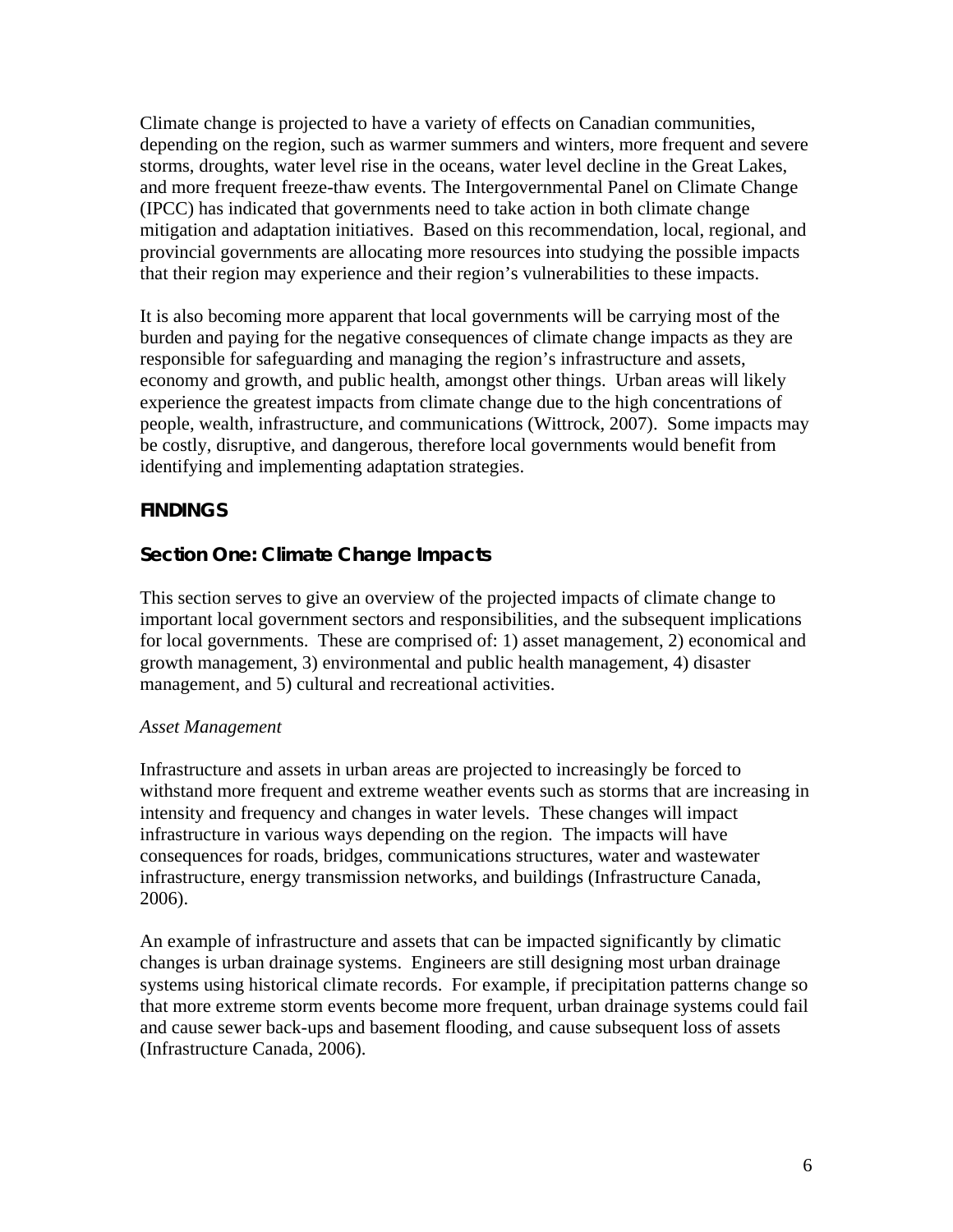This risk has already materialized in some areas. Intense rainfalls in 2001 and 2002 in Stratford, Ontario caused sewer systems to fail and basement flooding, with a resulting \$250 million class action lawsuit from local residents against the municipality. The municipality is now spending \$70 million to retrofit its stormwater management infrastructure with a 250-year storm design. Similarly, an extreme thunderstorm in 2005 in Toronto resulted in a failure of a culvert under a major street, causing the entire roadbed to wash downstream and resulting in about \$500 million in insured losses. These examples illustrate that failure of water infrastructure due to an inadequate threshold to withstand intense weather events can cause multiple infrastructure losses (Infrastructure Canada, 2006).

#### *Economical and Growth Management*

The economies of many Canadian regions, even urbanized regions, rely on the natural resource sectors such as forestry and fishery. As the abundance and quality of natural resources depends on the climate, these regions are particularly vulnerable to the impacts of climate change. For example, the forest industry is highly susceptible to insect epidemics, forest fires, disease, and damage from extreme climatic events. Climate change is projected to increase the frequency and intensity of some of these problems, and could therefore affect the characteristic and yield of the forest industry (Government of Quebec, 2006).

Also, in the face of potential increases in extreme climatic events, local governments will have to assess population growth and development and climate changes' effects on people and their property. City development plans, zoning by-laws, development regulations, and building by-laws may need to be reviewed, and may have to be adapted to changing conditions.

#### *Environmental and Public Health Management*

Health related vulnerabilities related to climate change will be different and specific in each region, therefore assessments need to be undertaken to determine how climate variability will affect the health of sub-populations (Government of Newfoundland, 2005). The identified public health concerns in Canada resulting from the impacts of climate change include heat stress from extreme temperatures, air pollution and related diseases in urban areas, waterborne diseases, food-borne diseases, vector and rodent-born diseases, allergens, ultraviolet radiation, food spoilage, water contamination and shortages, and air quality issues from forest fire smoke (C-CIARN Ontario, 2004 and Warren, 2004).

The public health issues that policy-makers are addressing with the most urgency are ones related to more frequent and severe heat waves, specifically in urban centres. Climate change is also expected to bring about prolonged and intense heat waves. This will exacerbate the urban heat island effect that is caused by replacing vegetated surfaces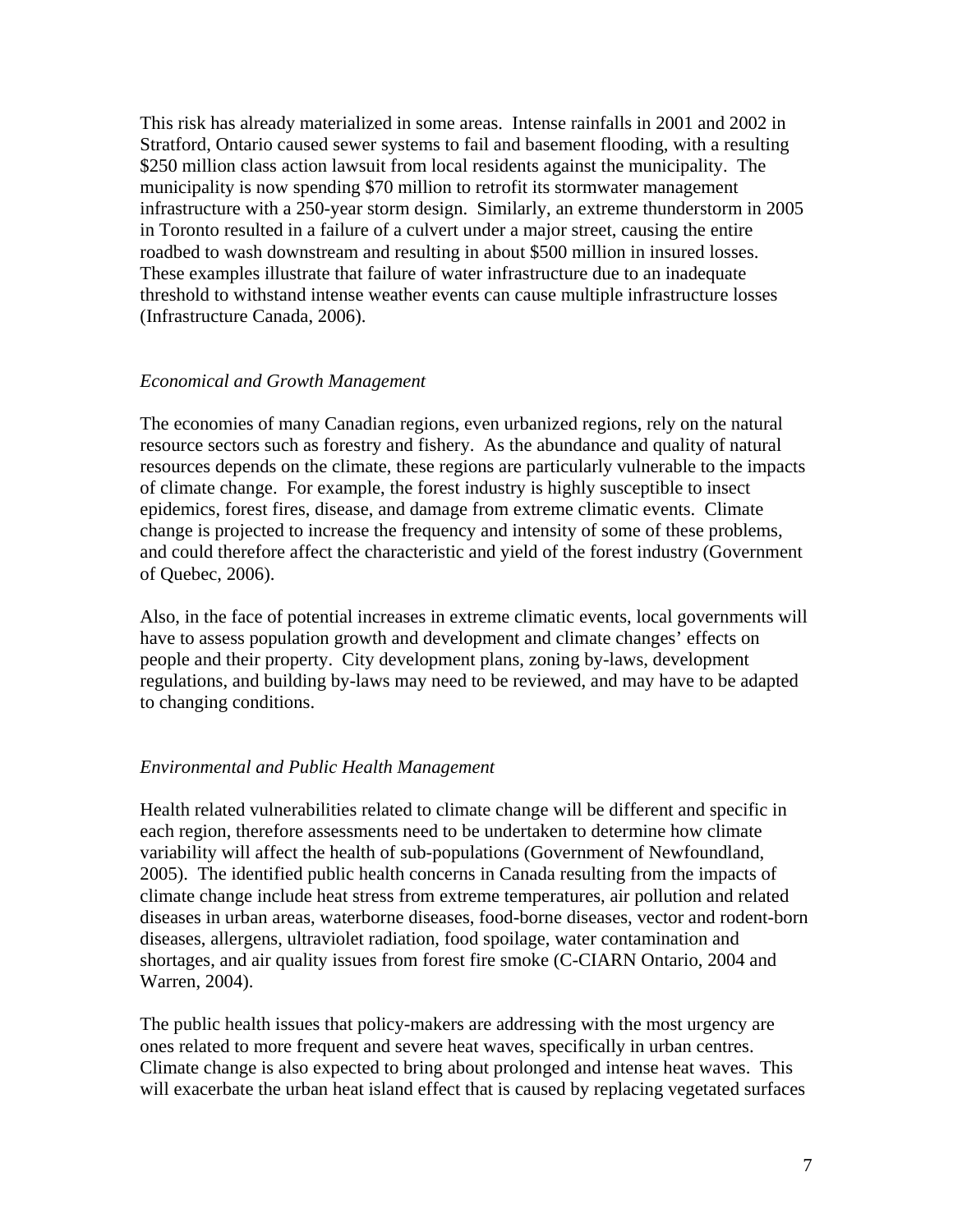with asphalt and concrete and by waste heat emissions. Extreme heat poses a serious risk to public health, particularly to vulnerable individuals (Ligeti et al, 2007b).

An identified systematic concern in Canada is that preventative health, with public health being part of it, receives much less resources than healthcare. Canada has a basic public health system, which is adequate for managing challenges typical to industrialized countries, such as anti-smoking, STDs, and teenage pregnancy; but an outbreak of a major infectious disease such as SARS can push the system to its limits. It is predicted that if Canada experiences a major heat wave, such as the one experienced in France in 2003, the public health system would be completely overwhelmed (C-CIARN Ontario, 2004).

### *Disaster Management*

Extreme weather events such as tornados, which offer a very short timeframe to issue warnings, will require emergency response strategies. Local governments can be held liable in negligence in the case of inadequate preparedness to prevent an emergency or mitigate its impacts, or inadequate preparedness in responding to an emergency. An increase in the frequency of extreme events makes the importance of robust emergency responses even more important. Local governments will also have to ensure that their budgets are planned in a manner that allows sufficient flexibility to deal with such extreme weather events (Wittrock, 2007).

### *Culture and Recreational Activities*

In many Canadian regions, the quality and quantity of winter tourism and recreation are strongly influenced by the climate and weather. The weather affects the physical resources that are the foundations of many recreational activities. For example, in Southern Ontario, record warm winters in 1997/98 and 2001/02 resulted in a reduced ski season of about 25% because of limited natural snowfall and warm temperatures that made snowmaking inefficient. The warm temperatures also shortened the ice fishing seasons due to dangerous ice conditions. Yet there have been very few assessments of the vulnerability of individual recreational sectors and tourism regions to climate change (Scott et al., 2005).

### **Section Two: Adaptation Strategies Directed at Specific Impacts**

This section is an overview of some of the measures that local governments are developing and implementing to adapt to specific projected climatic changes and their subsequent impacts. These include: 1) changes in precipitation levels leading to floods and droughts, 2) increasing temperatures leading to an increase in frequency and intensity of heat waves, 3) sea level rise leading to coastal erosion, storm surges, and floods, and 4) increasing temperatures in the north leading to permafrost degradation.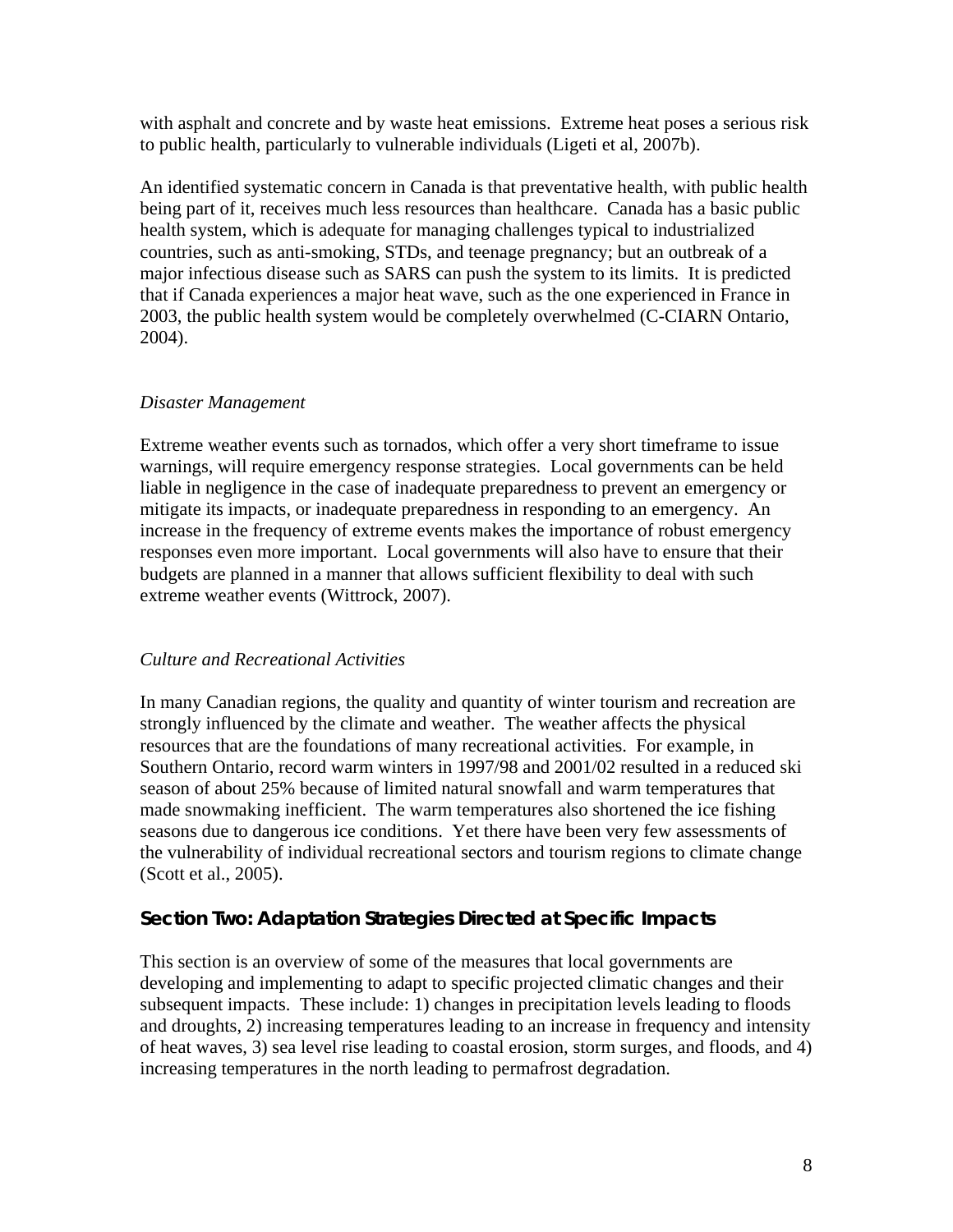#### *Floods and Droughts*

Changes in historic precipitation levels, and the subsequent impacts these variations will have on water supply and wastewater have received a considerable amount of attention. The management of water supply and wastewater management are recognized as two of the highest priority issues in Canada as they are highly vulnerable to the impacts of climate change, critical to human health, the economy, and the environment, and have a potential for the greatest damages and losses (Warren, 2004).

In many regions, dryer summers and decreasing water supply levels are projected. Climate change studies indicate an increase in rainfall intensities that could result in adverse effects on existing urban drainage systems, which might result in more frequent drainage system failures and increases in flood damages and health problems (Kije Sipi Ltd, 2001). The need to adapt to a changing water supply and the need to manage changing storm water levels have motivated local governments to take new initiatives in water management.

A communities' capacity to deal with climate change impacts can be increased by practicing good water management through efficient water use and water conservation programs, appropriate development, focusing on watersheds, developing water budgets, and allocating water resources based on a good understanding of water supplies and demands. Taking a watershed-based planning approach to water protection can be more effective in implementing these aspects than local governments in each watershed working in isolation (C-CIARN Ontario, 2004).

For example, with the guidance and direction of the Grand River Conservation Authority, municipalities in the Grand River basin in southwestern Ontario have begun to develop and implement programs to make water use, storage, and distribution more efficient (Warren, 2004). The Authority is taking steps to integrate climate change adaptation planning into watershed management. Eighty percent of the population living in the watershed depends on groundwater. In 2000, they implemented a voice alert system that gives them 5 hours of lead time to allow them to manage an immanent flood. They also work with the municipalities in the watershed to develop long-range, integrated water management plans and to adapt and improve low water response plans (C-CIARN Ontario, 2004, p.21).

The Authority has also begun to develop contingency plans for future droughts, and has held a series of workshops to evaluate decision analysis methods for dealing with changing water levels in Lake Erie. It is projected that through better planning and management and modifications of existing operating procedures and increases in reservoir capacity, rather than the introduction of new structures, the Grand River basin will be able to adapt to all but the most severe climate change scenarios (Warren, 2004).

Another strategy being used by both individual local governments and conservation authorities is demand management. This management strategy is considered an effective, as well as an environmentally and economically sustainable, adaptation option to address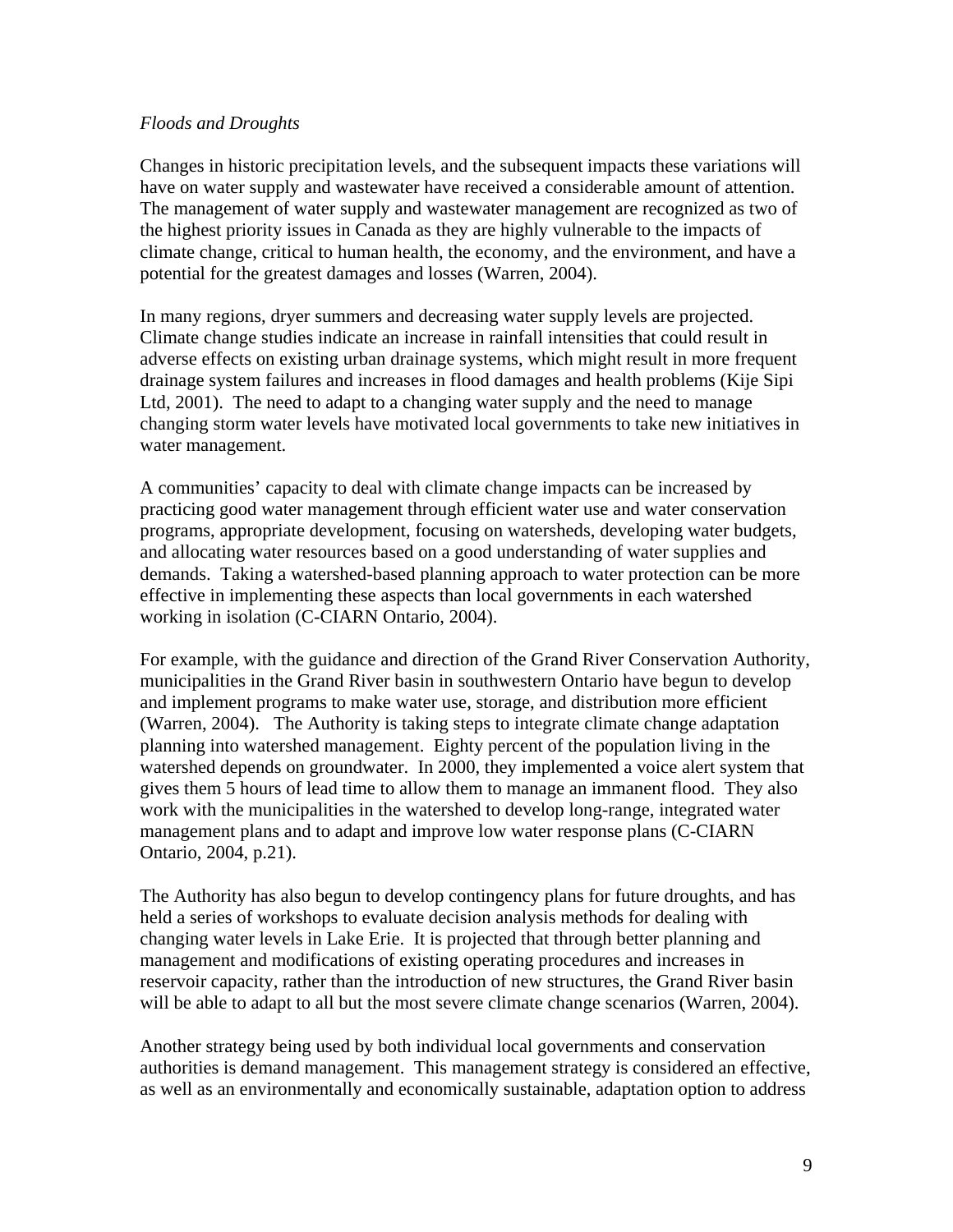water supply impacts. Demand management involves reducing water demands through water conservation initiatives and improved water use efficiency. These strategies can be very successful in reducing water demands and minimizing the impacts of climate change on regional water supplies. One study found that 63 out of 65 municipalities that were studied have already implemented water conservation initiatives (Warren, 2004).

### *Increasing Temperatures*

Increasing temperatures and more frequent and extreme heat waves are a public health concern, especially in urban centres. For example, Toronto's temperature is estimated to rise between 2 and 5 degrees Celsius in the next 100 years. In response, some local governments, such as Toronto and Montreal, have developed and implemented policy options to adapt to increasing temperatures.

In June 2001, Toronto developed and implemented the Heat-Health Alert System. This measure aims to help protect vulnerable population groups, such as seniors and homeless people. The measure includes extensive collaboration between many different governmental and non-governmental organizations. Some organizations involved are emergency services, housing services, libraries, pharmacies, and seniors' networks (Warren, 2004). Using meteorological and mortality data, a model was developed that predicts when the probability of excess mortality due to certain meteorological conditions rises above expected thresholds. The system is able to predict a heat alert up to 48 hours prior to the event (Mehdi et al, 2006).

Some of the adaptation strategies implemented include extreme heat announcements via news media, active intervention by public health and volunteer agencies such as street patrols to locate and care for homeless people, an increase in the availability and accessibility of air-conditioned public buildings and shelters, and new guidelines for managing long-term care facilities (Warren, 2004). The City also issues information about hot weather risks and vulnerable populations to its partners and the media. In effect, the measure ensures that when there's a Heat Alert, there is a city-wide response (Mehdi et al, 2006). Montreal has implemented a similar program.

#### *Sea Level Rise*

Around 7 million Canadians live in coastal areas, and coastal infrastructure is essential for trade, transportation, and tourism, and is the livelihood of many coastal municipalities (Warren, 2004). Climate change is anticipated to cause coastal communities to experience a rise in sea level and an increase in the frequency and intensity of storm surges and coastal erosion. As such, local governments situated along high risk coastal areas have been the most proactive in taking measures to evaluate and implement their adaptation needs and options. Some local governments, situated in recognized high risk areas provide good examples of measures being taken to assess and develop policy options to address vulnerabilities and impacts to coastal communities. Four such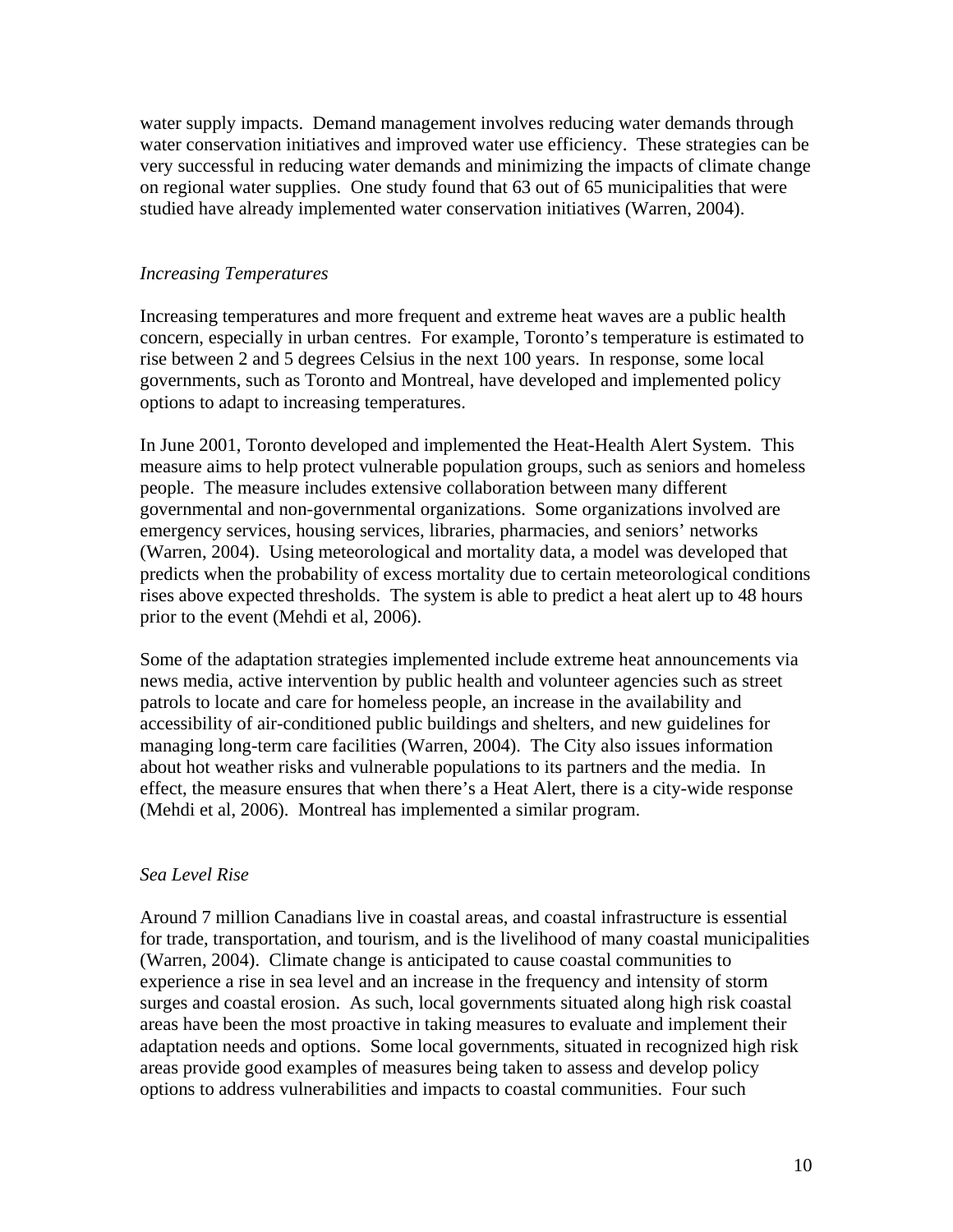communities are communities on the southeastern New Brunswick coast; Charlottetown, Prince Edward Island; Annapolis Royal, Nova Scotia; and Sept-Îles, Quebec.

Southeastern New Brunswick coastal communities are experiencing a severe threat to their coastline due to coastal flooding and erosion during wind storms. Rising sea-levels in the winter may cause the ice cover to be pushed inland, impacting infrastructure. A multi-partner study is aiming to quantify the impacts of climate change and sea-level rise on coastal erosion, flooding, and ice hazard, as well as develop sustainable adaptation strategies. The study will undertake to create digital flood-risk and ecosystem maps for this section of the coastline. An impact assessment is being conducted in order to better understand the vulnerabilities. The public is being involved in order to understand the potential impacts of the community's lifestyles. The involvement of the community and stakeholders is considered crucial, as their support must be garnered before scientific studies of the hazards can be undertaken. Risk management techniques are being used to assess the cost and benefit of various short, medium, and long-term adaptation options, and will be tested in pilot areas to assess their viability (Environment Canada, 2005 and C-CIARN Atlantic Region, 2003).

In Charlottetown, Prince Edward Island, many commercial and residential properties are located in flood vulnerable zones caused by storm surges and rising sea levels. A major project was implemented to examine the impacts of sea level rise and storm surges and identify vulnerable areas (*C-CIARN Atlantic Region, 2003).* Property maps were used to estimate the value of properties threatened in the downtown area by storm-surge flooding, consistent with sea level projections for the next 100 years. The property damage was assessed at values ranging from \$172 to 202 million (Warren, 2004). The assessment revealed that, as there are 30 to 49 heritage properties in the threatened areas, tourism could also be impacted. City infrastructure, such as roads, water pipes, and sewers, could also be impacted (Warren, 2004). The assessment was beneficial in helping city officials understand the magnitude of the threat posed and start planning accordingly (C-CIARN Atlantic Region, 2003).

Annapolis Royal, Nova Scotia is a small coastal community which is experiencing coastal erosion and flooding due to sea level rises. A climate change vulnerability assessment led to the adoption of adaptation strategies that will provide benefits regardless of climate change impacts. These strategies included raising the dykes, relocating emergency equipment, and improving and practicing emergency response plans (Mehdi et al, 2006). An example of a specific measure that came about due to the assessment was the fire department acquiring a boat to transport personnel and equipment during an emergency, since in case of extreme flooding the fire department could be isolated from the rest of town (C-CIARN Atlantic Region, 2003).

Another coastal community, Sept-Îles, Quebec, is experiencing 8 metres of land loss per year, and climate change is altering the historical erosion rates due to sea level rise, the reduction of sea-ice cover, a shorter sea-ice period, and increases in storms. Similar communities along the Gulf of St.Lawrence are faced with the constant threat of storm, and previously installed protective structures, such as rock protection, have exacerbated erosion rates in adjacent sectors. From 2000 to 2004, the provincial government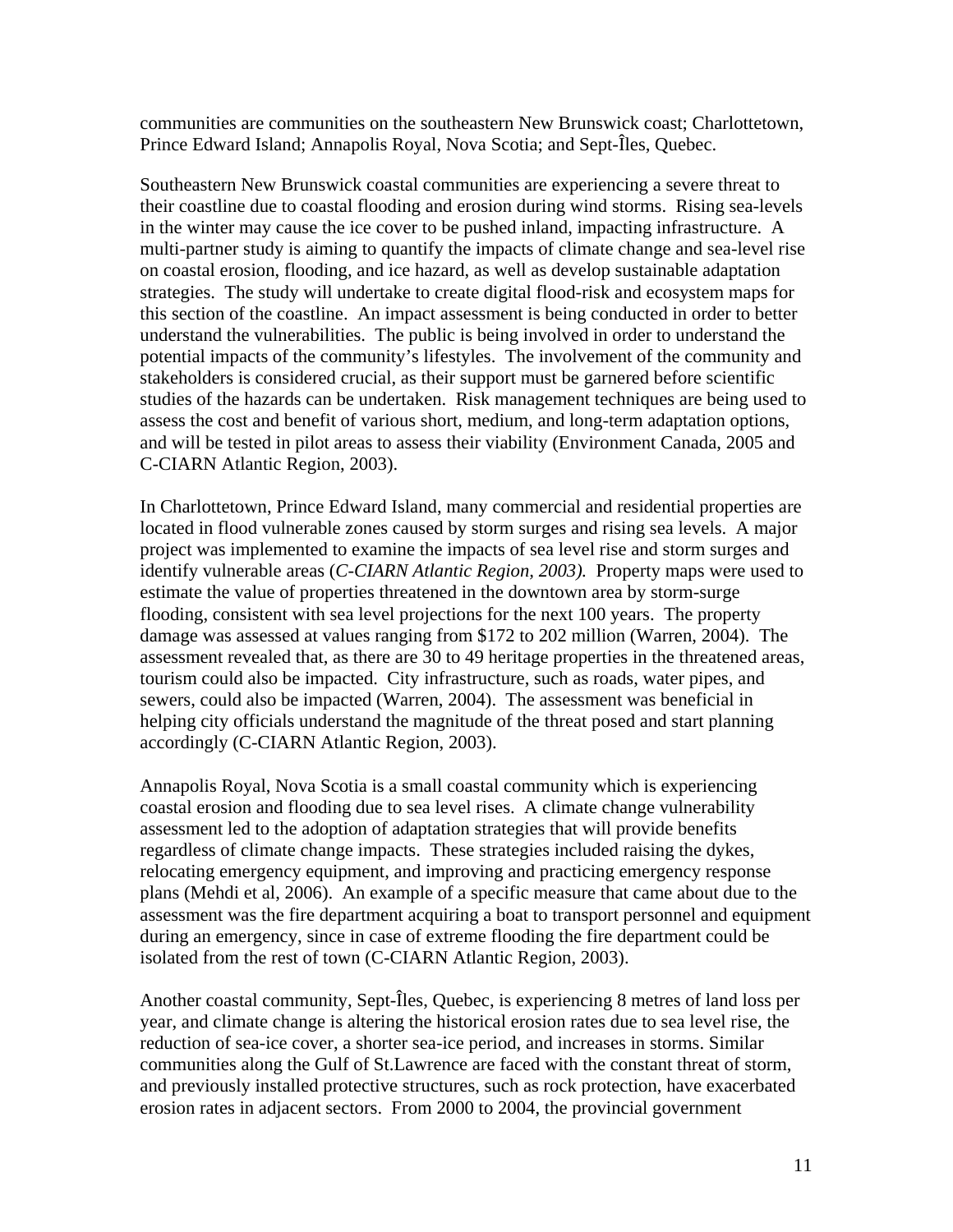undertook an analysis of the status of the shoreline erosion. Based on the findings, the city of Sept-Îles undertook several initiatives to adapt to the increased erosion rates. It communicated the findings with the community, limited development and prohibited all new construction in the erosion-effected areas, and is working to establish a master plan for coastline intervention (Mehdi et al, 2006).

### *Permafrost Degradation*

In northern regions, the average surface and ground temperatures have increased and will likely continue to increase. This has led to an increase in the depth of the permafrost active layer. This has already affected transportation infrastructure such as roads and railroad lines, as well as other infrastructure such as buried water and sewer lines.

Considering the limited resources that northern communities have to work with, they are taking various approaches to dealing with this impact. For example, municipal planners in Iqaluit, Nunavut are working with developers in considering climate change impacts in the design and building of subdivisions. These considerations include the potential future impacts of climate change on terrain stability and the consequences of placing sewer and water lines above or below ground (Mehdi et al, 2006).

The province of Quebec is monitoring the condition of permafrost and the consequences of thawing in its northern regions. It has installed automated systems for measuring the permafrost thermal regime at different depths under transportation infrastructures. Also, in seven northern airports which are deemed at risk to accelerated permafrost thawing, conditions are being tracked (Government of Quebec, 2006).

### **Section Three: Local Government Policy Toolbox**

There are four main policy tools that local governments can use in order to address climate change impacts and adaptation needs. These are regulation, investment, information, and incentives. In this section, there will be an overview of the use of these four tools by Canadian municipalities in addressing various impacts. One example, which is particularly useful, is Toronto's Green Roof Strategy as it uses all four tools. The Strategy encompasses four main categories in encouraging green roofs, each one using one of the four tools. The Strategy's use of each tool will be given in more detail in each section below.

There is also a fifth method that warrants considering, though it is not a tool per se. This is the use of appropriate institutional arrangement and partnerships, which are key factors in implementing adaptations strategies.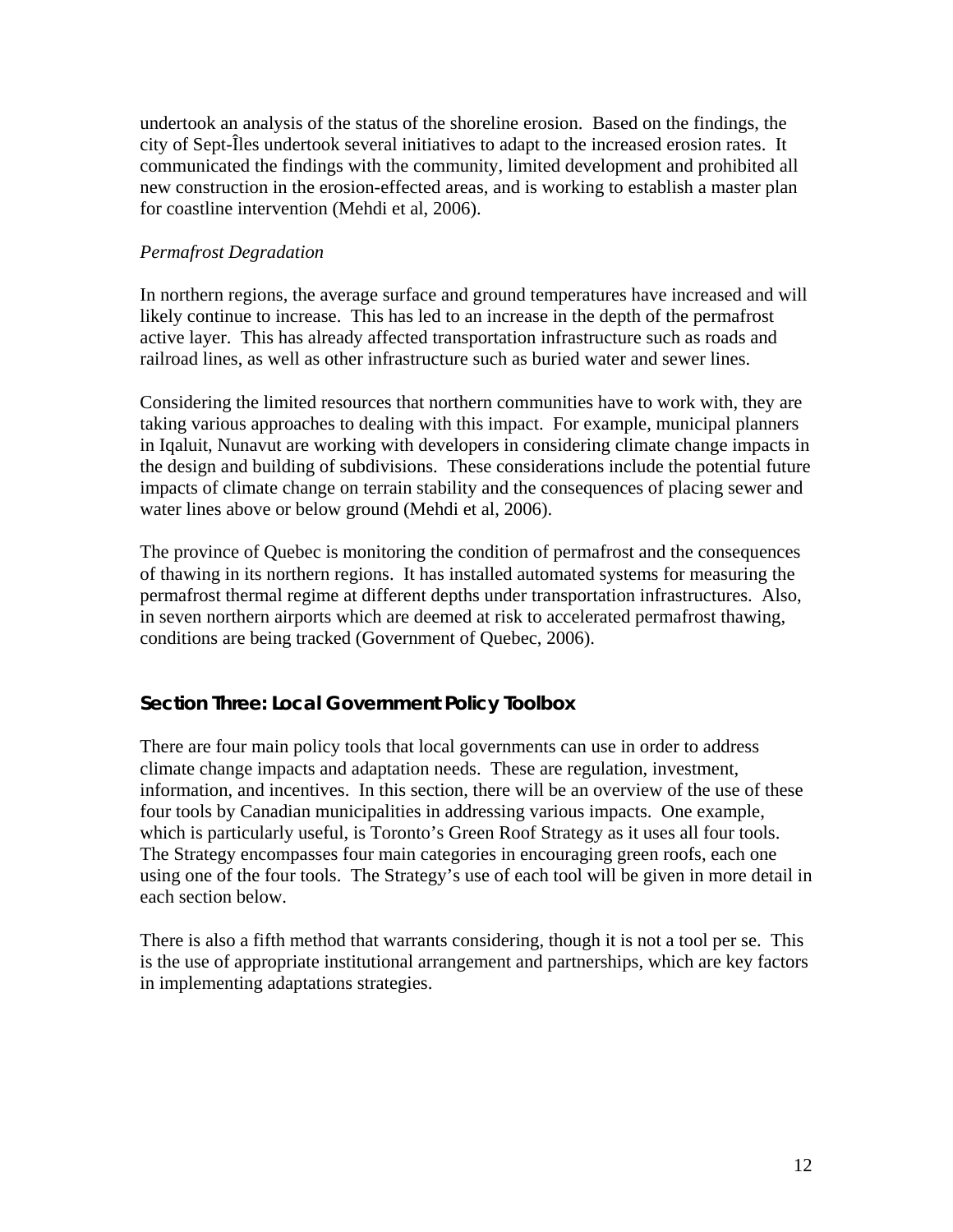### *Regulation*

Local governments can use their regulatory power to influence climate change impacts to be considered and adaptation strategies to be implemented in urban projects and activities. For example, Toronto's Green Roof Strategy will encourage green roofs in building construction and on-going maintenance through its inclusion in zoning by-law amendment approvals and site plan control applications (City of Toronto, 2005). The strategy is also being integrated into the City's Green Development Standard which promotes green building techniques in the construction and renovation of City-owned buildings and private development (City of Toronto, 2007).

Another example is local governments using their regulatory power to influence engineering requirements for new infrastructure. Some of the impacts from recent failures in storm water management infrastructure have led to some lessons learned that municipalities may be able to influence. Impacts point to a need for new infrastructure to be designed in a manner that can resist climate change impacts through the use of vulnerability and risk assessments instead of the use of historical climate data. Design codes and standards also need to be updated based on the latest changes in regional climate and precipitation variables (Infrastructure Canada, 2006).

In Canada, provincial governments play a significant role in creating guidance and influencing local governments to take action, including climate change adaptation action. Also, since provincial governments are a key source of funding for many municipal projects and activities, they can require the inclusion of climate change considerations into municipal projects and decision-making. The following are some examples of how provincial government policies and regulations are enabling and encouraging local government to implement adaptation strategies.

Provincial governments are using policies and regulations to guide local governments in climate change adaptation and consideration in regards to development and infrastructure. For example, the government of Newfoundland plans to establish an interdependent committee to develop a provincial land use policy. Also, the province will require that infrastructure projects that receive public funding meet a standard set of criteria addressing climate change impacts (Government of Newfoundland, 2005). Similarly, the government of New Brunswick is developing a policy tool that will help minimize impacts to municipalities in coastal areas. The policy, called the Coastal Areas Protection Policy, outlines an integrated approach to land use. This includes the maintenance of beaches and dunes to reduce flooding and damage to infrastructure, and not allowing the development of multi-family, commercial, or industrial development in areas at high risk of flooding (C-CIARN Atlantic Region, 2003).

The Ontario government is attempting to "mainstream" climate change adaptation into local government planning processes through the new Clean Water Act, which would require municipalities and conservation authorities to develop source protection plans at the watershed scale. This would involve developing a water budget to consider how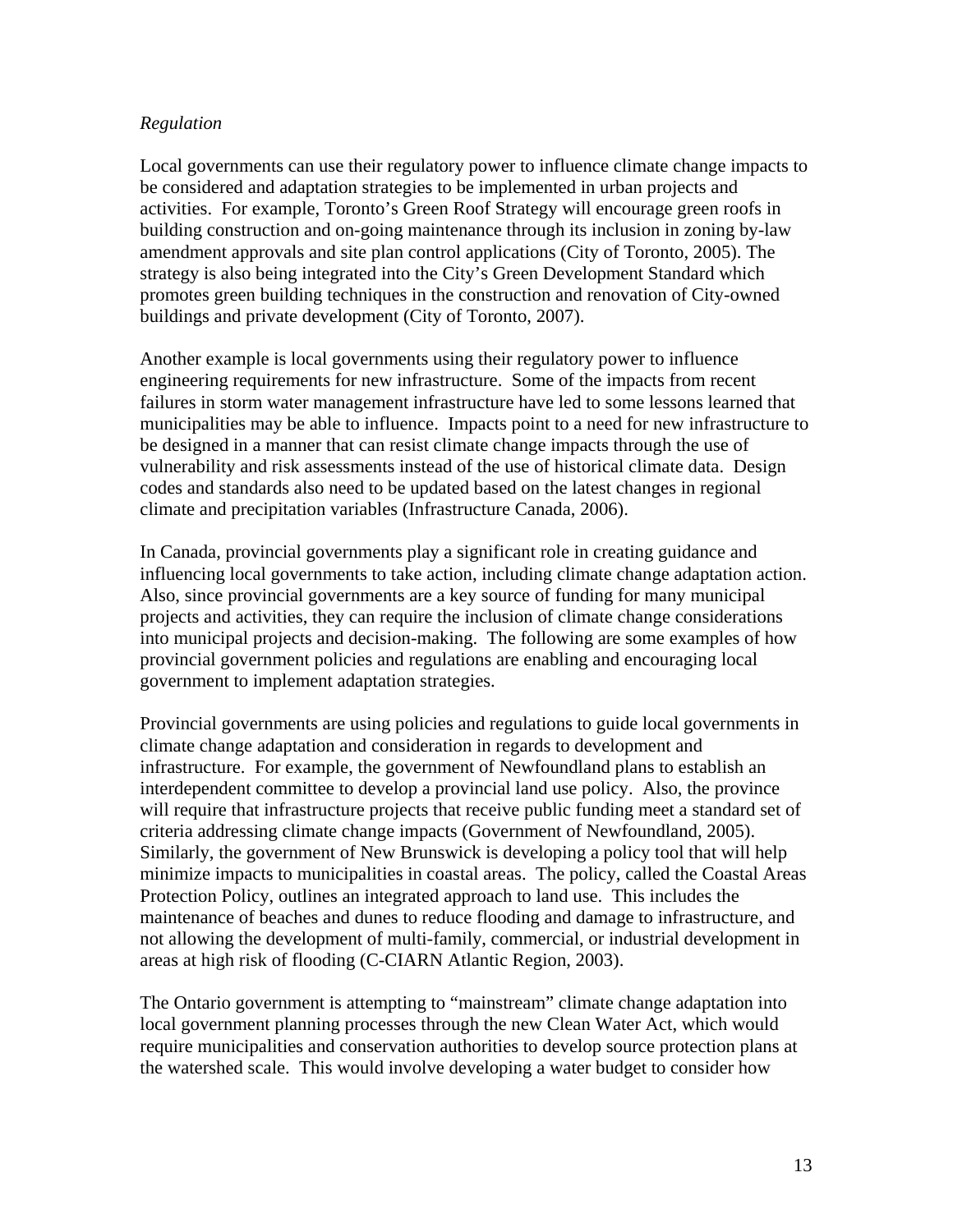much water is available within the watershed and how much is being used (Infrastructure Canada, 2006).

As well, provinces can create an opportunity for local governments to incorporate climate change considerations into their disaster management plans. For example, in 2003, the government of Ontario passed the Emergency Management and Civil Protection Act which requires all municipalities to establish, by 2007, comprehensive, risk-based emergency management programs. These programs are to include a prevention/mitigation strategy and plan for identified high risks, publication of a recovery plan for these risks, a response strategy for identified hazards, implementation of guidelines for risk-based land use planning, and implementation of a detailed risk-based public education program. The Meteorological Services of Canada has developed the Atmospheric Hazards in Ontario website to help communities identify and assess the atmospheric hazards that pose a risk and develop emergency management programs in response, as required by the Act (C-CIARN Ontario, 2004 and Infrastructure Canada, 2006).

Since 1998, the government of Quebec also started requiring that its municipalities develop emergency response plans in response to climate-related risks. Regional authorities help ensure that communities are prepared, and there is cooperation amongst municipalities (C-CIARN Ontario, 2004). By 2007, several regions are required to implement an emergency preparedness strategy to deal specifically with heat waves, including planned actions in providing assistance to individuals at risk, designating cooloff areas, water distribution to the homeless, and protection for patients in hospitals or at home (Government of Quebec, 2006).

#### *Investment*

Local governments can address climate change impacts and implement adaptation strategies through investing in adaptation activities and technologies. For example, Toronto's Green Roof Strategy calls for the investment in green roof installation on all new City-owned buildings and when roofs need to be replaced in existing City buildings where feasible and practical. This can be considered an investment since the cost of installing a green roof is greater than a conventional roof, but the City has recognized adequate benefits in green roofs that they consider the up-front costs to be worthwhile.

Investments can also take many other forms, such as investment in vulnerability assessment studies, investment in developing emergency preparedness plans, or investment in developing comprehensive adaptation plans. Therefore, most of the strategies outlined in this paper can be linked to some form of investment.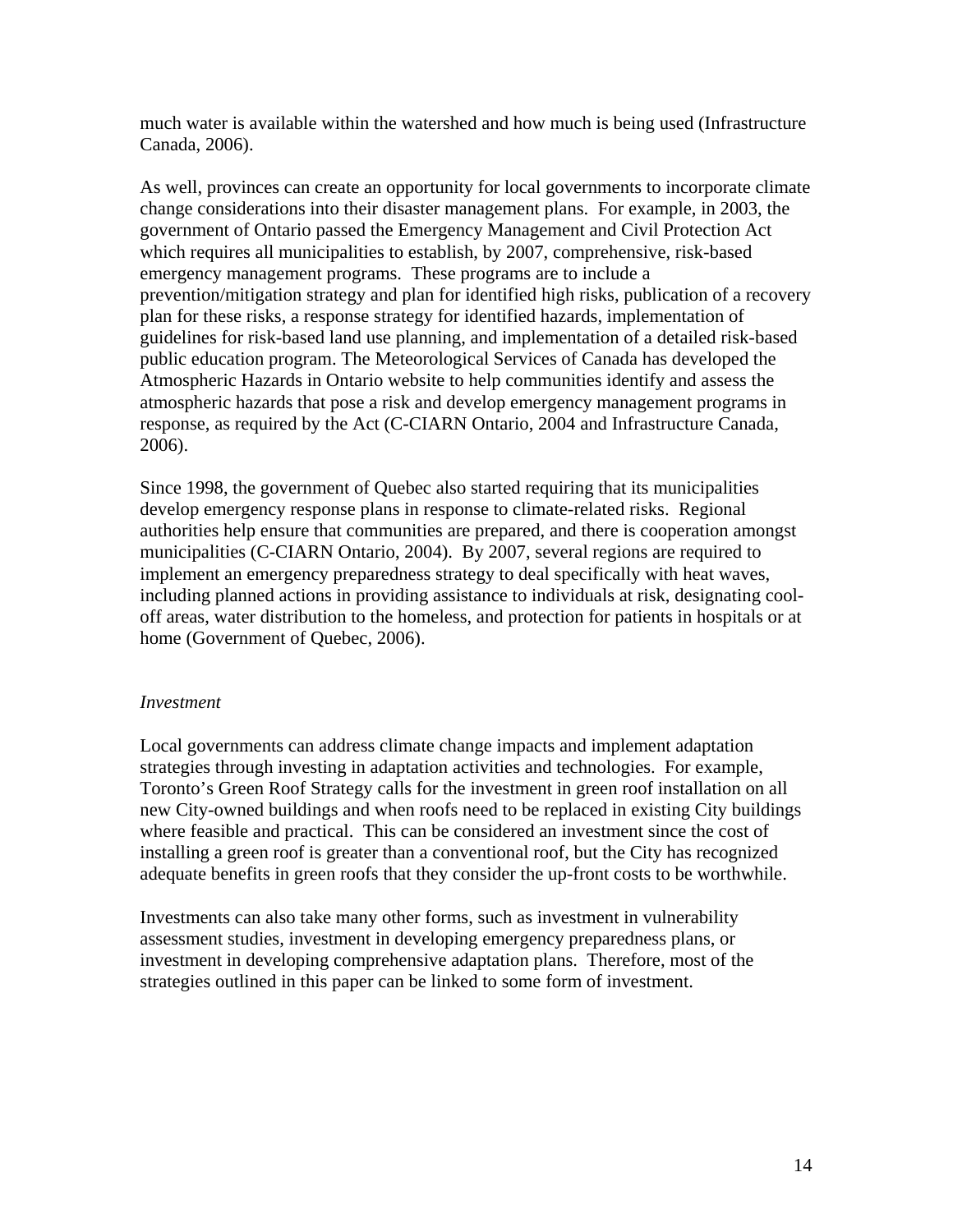#### *Information*

Local governments can also use information, education, and outreach to help increase local knowledge about climate change impacts, and build support for adaptation strategies. For example, the education and awareness portion of Toronto's Green Roof Strategy will be aimed at building owners' and developers' awareness through a technical booklet on green roof construction and maintenance and technical workshop. Also city staff will be trained and there will be a green roof resource person in all appropriate City divisions. The general public will be targeted through brochures, posters, and a website (City of Toronto, 2005).

According to a study by the Upper Credit River watershed, some important factors in determining a community's capacity to adapt to climate change impacts include stakeholders' perceptions and awareness of the issues involved, the level and quality of communication and coordination between stakeholders and local government managers, and the level of public involvement in management decision-making and adaptation implementation. These factors could be enhanced through public communication mechanisms, such as information sessions and increased networking (Warren, 2004).

Halifax is considered a public awareness leader and has implemented strong awareness and outreach tools in their adaptation strategy. For example, the municipality's Environmental Management Services department has included articles on climate change impacts and adaptation strategies in almost every issue of their quarterly newsletter, *Naturally Green*, distributed to all households. It also developed a climate change adaptation website, with maps and video animations, to provide background information for policy-makers and the public. The program's website, ClimateSMART, included a primer on climate change, fact sheets on impacts, and a guide to preparing for weather emergencies.

On the other hand, the government of Newfoundland does not consider public education about specific adaptation measures to be a priority, as current adaptation measures involve long-term planning at the level of systems or communities rather than households. Instead, they plan to direct adaptation education at key decision-makers in various levels of government and professional bodies involved in planning. For example, the province's Department of Environment and Conservation was involved in holding a workshop on regional impacts and adaptation (Government of Newfoundland, 2005).

#### *Incentives*

Incentives arethe fourth tool that local governments can use in order to encourage adaptation strategies to be undertaken in an urban area. Once again, Toronto's Green Roof Strategy is an example of the use of this tool. Through the Green Roof Incentive Pilot Program, which in 2007 was renewed for a second year, the City offers a flat rate per square meter towards the installation of a green roof for private building retrofits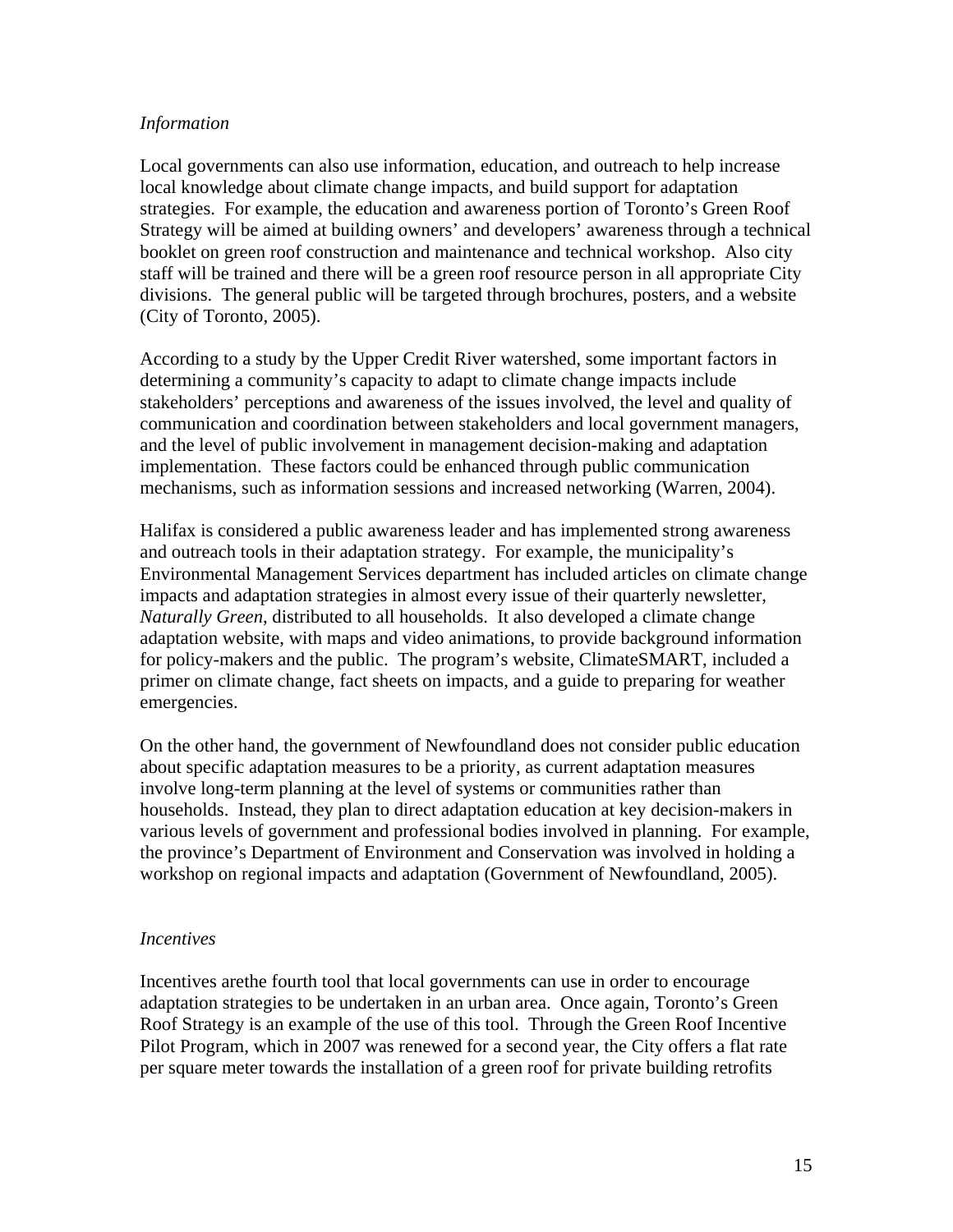(City of Toronto, 2005). This pilot program was awarded the Federation of Canadian Municipalities' Sustainable Community Award (City of Toronto, 2007).

### *Institutional Arrangements and Partnerships*

The institutional arrangements in a community or system, and the resulting capacities of these arrangements, are important factors in implementing effective adaptation. Appropriate institutional arrangements are a key factor against a community's vulnerability. The following are examples of three institutional arrangements that are intended to more appropriately address the impacts of climate change, namely: 1) local government partnerships with other local governments, 2) local government partnerships with non-government organizations, and 3) local government partnerships with the private sector.

As mentioned above in regards to water supply and storm water management, demand management policy options are considered an effective, as well as environmentally and economically sustainable, adaptation option to address water supply impacts. But many municipalities are unable to adopt demand management due to insufficient legal or institutional provisions (Warren, 2004).

Watershed-based management is a way of local governments to work in conjunction with other local governments in the same watershed. This type of institutional arrangement, headed by a watershed authority, is recognized and being used as a more appropriate arrangement when dealing with water sources and supply. Watershed authorities have the potential to facilitate effective water management due to a stronger water allocation system. Ontario has committed to watershed-based source water protection planning which is intended to provide an opportunity to link water management and land use planning more closely. If this arrangement produces better water management, then it will increase the local governments' capacity to adapt to climate change impacts and variability (C-CIARN Ontario, 2004).

The Clean Air Partnership (CAP) is an example of a partnership between several local and other levels of governments and a non-governmental organization in the Greater Toronto Area (GTA) whose work includes developing and implementing adaptation initiatives. The partnership works with the GTA Clean Air Council (CAC), a network of governmental organizations that are committed to collaborating to improve air quality in the GTA. The Clean Air Partnership convenes meetings, and manages research, policy analysis, program development, social marketing, and communications work for the GTA Clean Air Council.

Members of the Council include the federal departments of Environment, Health, Natural Resources, and Transport, the provincial ministries of Environment and Transportation, the regional governments of Durham, Halton, Peel, and York, and the municipalities in the GTA. There are also associate members, including surrounding municipalities and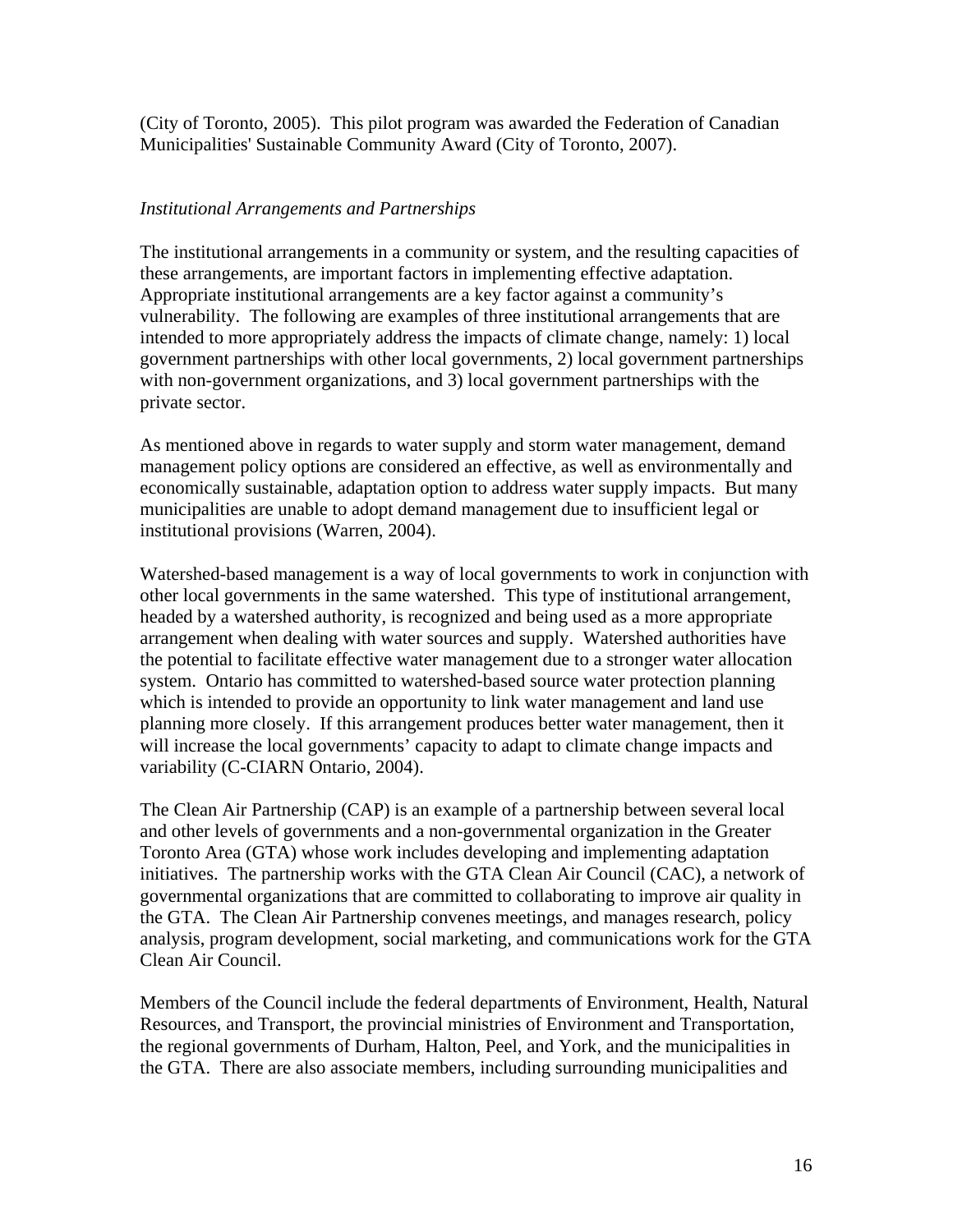the Toronto and Region Conservation Authority. CAP is strongly supported by these governmental members.

CAP and CAC are working on developing and implementing climate change adaptation strategies. One strategy is the Urban Heat Island Mitigation program, in which CAP will use maps and data to quantify the magnitude of the urban heat island in the GTA. They will also identify the location of the hottest and coolest places, lowest urban forest cover, and lowest percentage of impermeable surface, as well as identifying types of surfaces that retain the most heat and assist municipal decision makers in choosing the best urban heat island reduction strategies. CAP has also recently completed a four-phase research project to assess the potential impacts of climate change in Toronto and how adaptation strategies could be developed to reduce these impacts (Clean Air Partnership, 2007).

The institutional arrangement working on adaptation in Halifax is a good example of a local government partnership with the private sector, both for its achievement and its short-comings. ClimAdapt is a group of environmental consulting companies with interest and experience in working on climate change issues. In 2003, ClimAdapt, Halifax Regional Municipality (HRM), and the Nova Scotia Department of Energy formed ClimateSMART to work on both mitigation and adaptation strategies.

The intention was to develop a climate action toolkit including a climate change risk management plan and adaptation strategies for affected sectors. In regards to adaptation, the collaboration has produced the ClimateSMART website which contains information for Halifax residents on climate related issues, an issues paper reviewing the region's vulnerabilities and adaptation options and workshops with HRM staff on climate change impacts and adaptation, a submission to the Regional Plan with recommendations to incorporate climate change concerns throughout the plan, and a community action guide to climate change and emergency preparedness.

There are some observed short-comings of this kind of institutional arrangement to consider. ClimateSMART is not fully embedded institutionally at HRM, especially in regards to adaptation. HRM has not yet publicly released the adaptation issues paper, which was completed in July 2005, nor commented on it, even though it has released the ClimateSMART mitigation action plan. One-time grants were used to complete the impact studies and an initial assessment of adaptation options. These resources were found to be inadequate, and once the initial grants were depleted, it became difficult to continue the process. The ClimAdapt network seems to have diminished as an organization.

These short-comings may indicate that enterprising private-sector consultants and researchers can achieve some good steps, but cannot drive a comprehensive adaptation agenda for a local government. Ultimately, for systematic action to take place, local governments need to establish an ongoing mechanism for integrating adaptation (Ligeti et al., 2007a).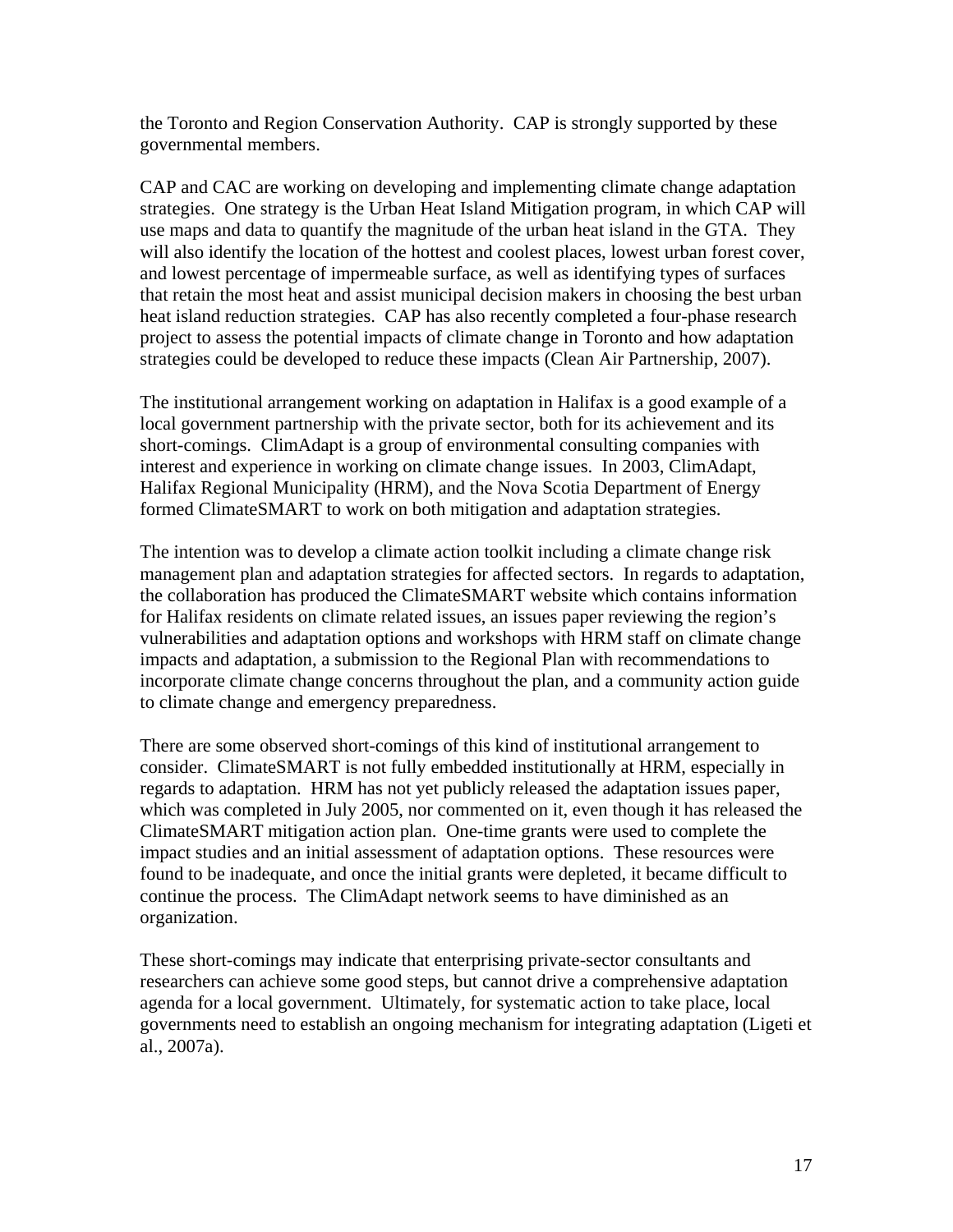# **Section Four: Evaluating Policy Options**

#### *Risk Assessment and Planning*

In developing climate change adaptation policies, the first step is to evaluate the risks that are posed to a specific region by potential and projected impacts. This evaluation can take many forms. Most regions are undertaking assessments to determine the risks that future impacts, which may be caused by climate change, can pose. Other regions are focusing more on monitoring the current impacts that are being caused by climate change. Both of these processes are important in determining the highest priority impacts and planning future adaptation strategies to address them.

#### Risk and Vulnerability Assessments

Most local governments in Canada are still in the assessment stage towards their adaptation planning for climate change impacts. Risk and vulnerability assessments are being undertaken by different levels of government in different regions. For example, the Halifax Regional Municipality undertook a vulnerability assessment specific to the municipality, whereas Alberta is undertaking a province-wide vulnerability assessment which includes urban systems and communities, as well as tourism, transportation, and health in addition to other sectors. Some regions are undertaking comprehensive assessments whereas others are assessing the risks posed to specific sectors. For example, the City of Yellowknife is undertaking a comprehensive risk assessment and adaptation planning process. On the other hand, the National Capital Commission has commissioned a climate change risk assessment and adaptation study focused on its tourism and recreation sector.

The risk assessment undertaken by ClimAdapt for the Halifax Regional Municipality took a classic risk assessment approach to evaluating climate impacts, based on existing research and information. The report reviewed current conditions and stressors for urban systems with their related impacts, historical and current climatic trends in the region, climate change scenarios for the future, and key expected impacts of climate change on different sectors in the city. The sectors considered are comprised of water resources, energy demands and supply, transport, ecosystems, coastal impacts and flooding, public health, social impacts and vulnerable groups, fisheries, and forests (Ligeti et al., 2007a).

The report also estimated the probability of the occurrence and severity of each impact on socio-economic and environmental systems by applying a risk assessment matrix to identify impacts that are of greatest concern. Impacts with a high level of severity and medium or high level of probability, or with a medium level of severity and a high level of probability were assessed as high-risk. These high-risk impacts were prioritized for further investigation and more detailed risk evaluation. This analysis allowed for the identification of 18 high-risk areas of impact (Ligeti et al., 2007a).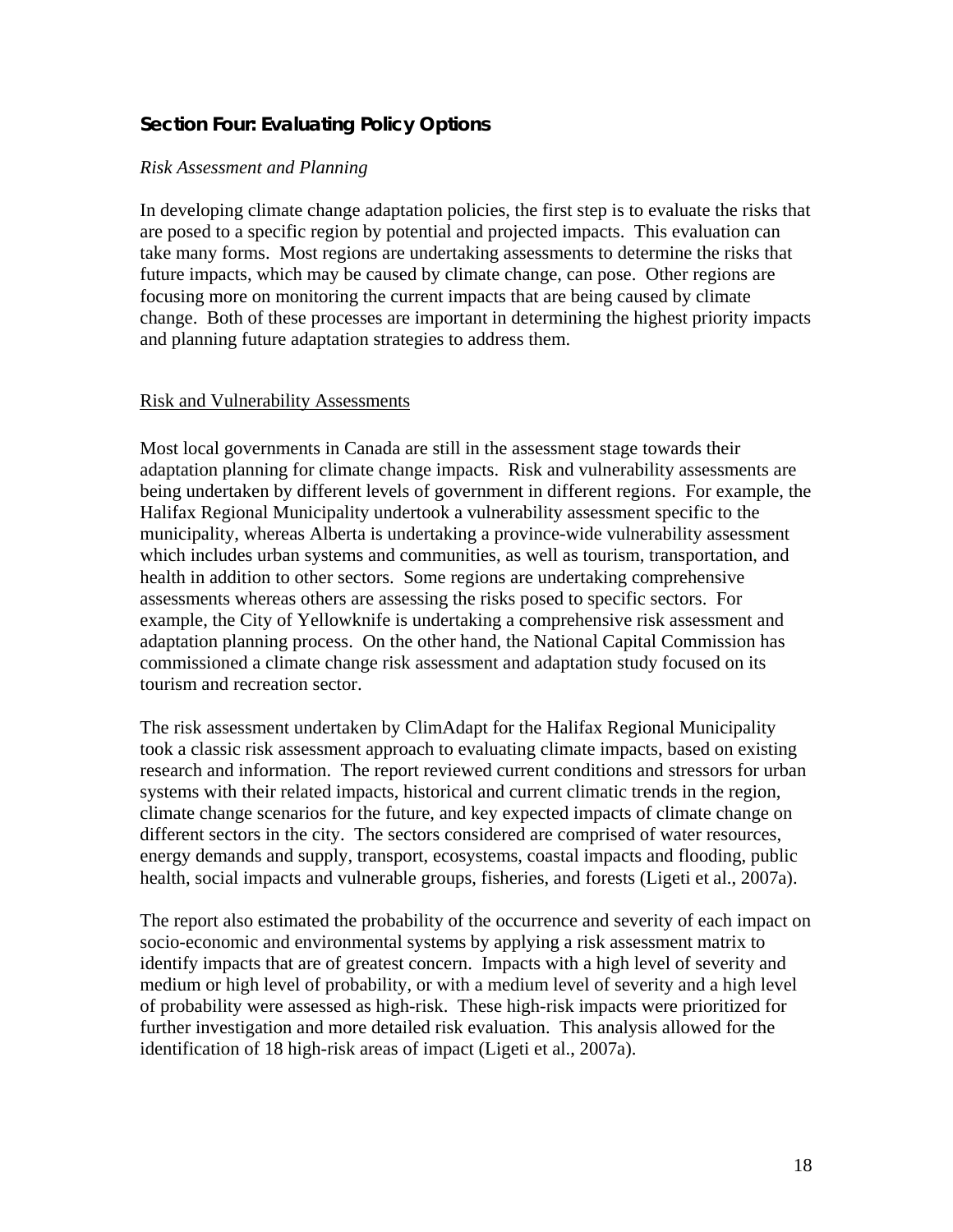Alberta's vulnerability assessment is examining the region's biophysical, social, and economic vulnerabilities. It is an in-depth assessment, involving numerous ministries that will be looking at all sectors of the economy from a short- to long-term perspective (Government of Alberta, date unknown). The tasks that will be undertaken in the assessment include climate scenario modeling, biophysical scenario development, economic, social, and environmental scenario development, strategic scenario planning analysis, and vulnerability estimation (Government of Alberta, 2006).

The process will engage stakeholders in order to fully explore the vulnerabilities of each sector and to provide a forum for information exchange and education. The assessment is aimed at identifying the highest priorities for medium and long-term research within and across sectors. The results of the assessment are hoped to guide the integration of climate change impacts and adaptation issues into the province's risk management frameworks for sustainable development (Government of Alberta, 2006).

Newfoundland and Labrador is another example of a provincial government undertaking a risk assessment, but Newfoundland is concentrating on selected communities' along the coast. These communities' risks from flood events are being investigated and quantified. The data that will be compiled from this research is expected to be valuable for local land-use and emergency preparedness planning. By providing local decision-makers with information needed in planning for potential impacts and changes, the provincial government's research can aid community-based climate change planning processes (Government of Newfoundland, 2005).

The City of Yellowknife, Northwest Territories, has also recognized the benefits of undertaking a pro-active and comprehensive climate change risk assessment and development of an adaptation plan. By doing so, the City plans to minimize unanticipated remediation costs of future impacts, to better understand its risks, and to develop the capacity within the organization to ensure due diligence in managing public assets. Also, by being proactive, the adaptation planning process can be integrated into the City's ongoing capital infrastructure planning process (Pembina Institute, 2007).

The assessment and planning process encompasses several stages. In assessing the risks, existing community planning documents will be reviewed, current responses to climate change impacts will be examined, potential risks to the preferred community future plan will be reviewed, climate change scenarios for the region will be presented, and the scope of possible impacts from these scenarios will be examined. In developing the adaptation plan, improvements to decision-making processes will be determined to ensure that they are made effectively and efficiently and consistent with the community's long-term vision. As well, the engagement and support of the municipality's elected officials, key administrative staff, and external stakeholders will be ensured. Changes needed to be made to decision-making processes will also be recommended (Pembina Institute, 2007).

An example of a sector-specific risk assessment and planning process is provided by the National Capital Commission, which is responsible for many lands and activities in the National Capital Region. It commissioned a study to assess how climate change will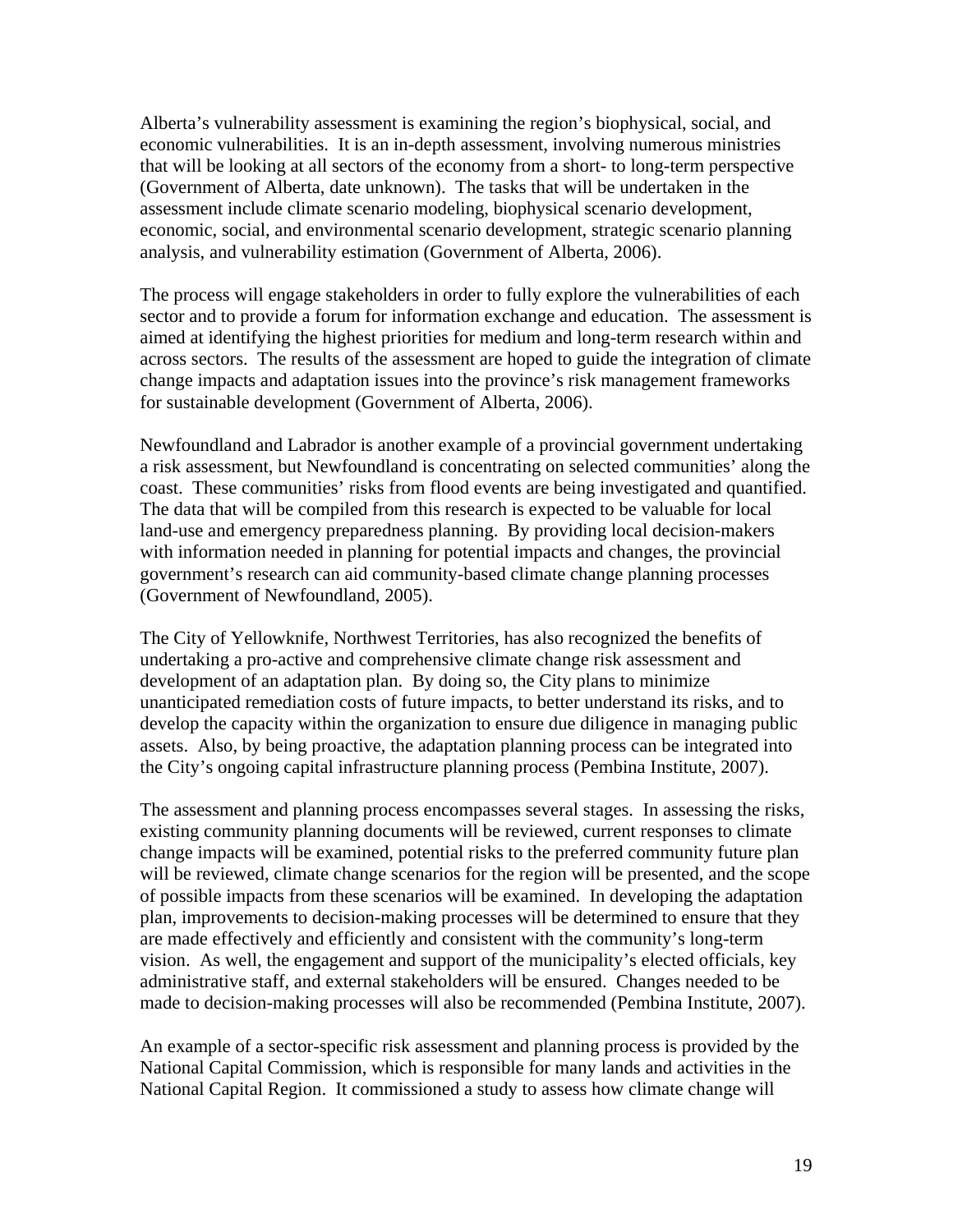influence the seasonality of major winter and warm-season recreation and tourism in the region, and what the implications are of climate change on major tourism event planning and programming (Scott et al., 2005).

## Monitoring

The development of effective and efficient adaptation strategies requires access to reliable climatological data, interpretation data, and indicators adapted to climate change. No other region has demonstrated their dedication to monitoring climate change related data and the impacts of climate change more than Quebec. The province is currently undertaking or planning to undertake monitoring of a wide variety of sectors and indicators. The majority of the province's adaptation strategies are currently focused on monitoring and improving monitoring systems.

Quebec plans to invest in consolidating and modernizing their climatology and hydrometric networks, particularly in the northern region of the province. Consolidation and adaptation of environmental monitoring networks will allow for a more effective and efficient capacity to quantify climate change trends, evaluate their impacts, and develop appropriate adaptation actions. Quebec intends to invest in the needed capacity for analyzing, interpreting, and distributing climatological data, including interpretation tools and adapted indicators (Government of Quebec, 2006).

Monitoring actions are planned in many other sectors as well. As part of their climate change action plan, the government of Quebec is investing in setting up a short- and longterm epidemiological monitoring system for physical and psychosocial health problems related to extreme climate events. They will also improve the region's disease monitoring systems to allow for quick detection of pathogens and diseases whose development may be accelerated by climate change. Quebec is also currently reviewing the province's air quality monitoring network to better monitor the presence of atmospheric pollutants. The province is also monitoring coastal erosion and the effectiveness of protection barriers (Government of Quebec, 2006).

### *Generate policy alternatives and select preferred options*

Once vulnerabilities and risks have been assessed, local governments can start generating policy options to adapt to projected impacts. Most Canadian local governments are still in the beginning stages of developing policy options and assessing their effectiveness and efficiency. Since it will take some time in order to determine the effectiveness and efficiency of adaptation options, many local governments are planning to or are currently implementing "no-regrets" options, which will benefit communities regardless of the materialization of climate change impacts.

Although the Halifax report does not develop a comprehensive adaptation plan, it recommends an initial set of responses based on the resulting 18 high-risk areas of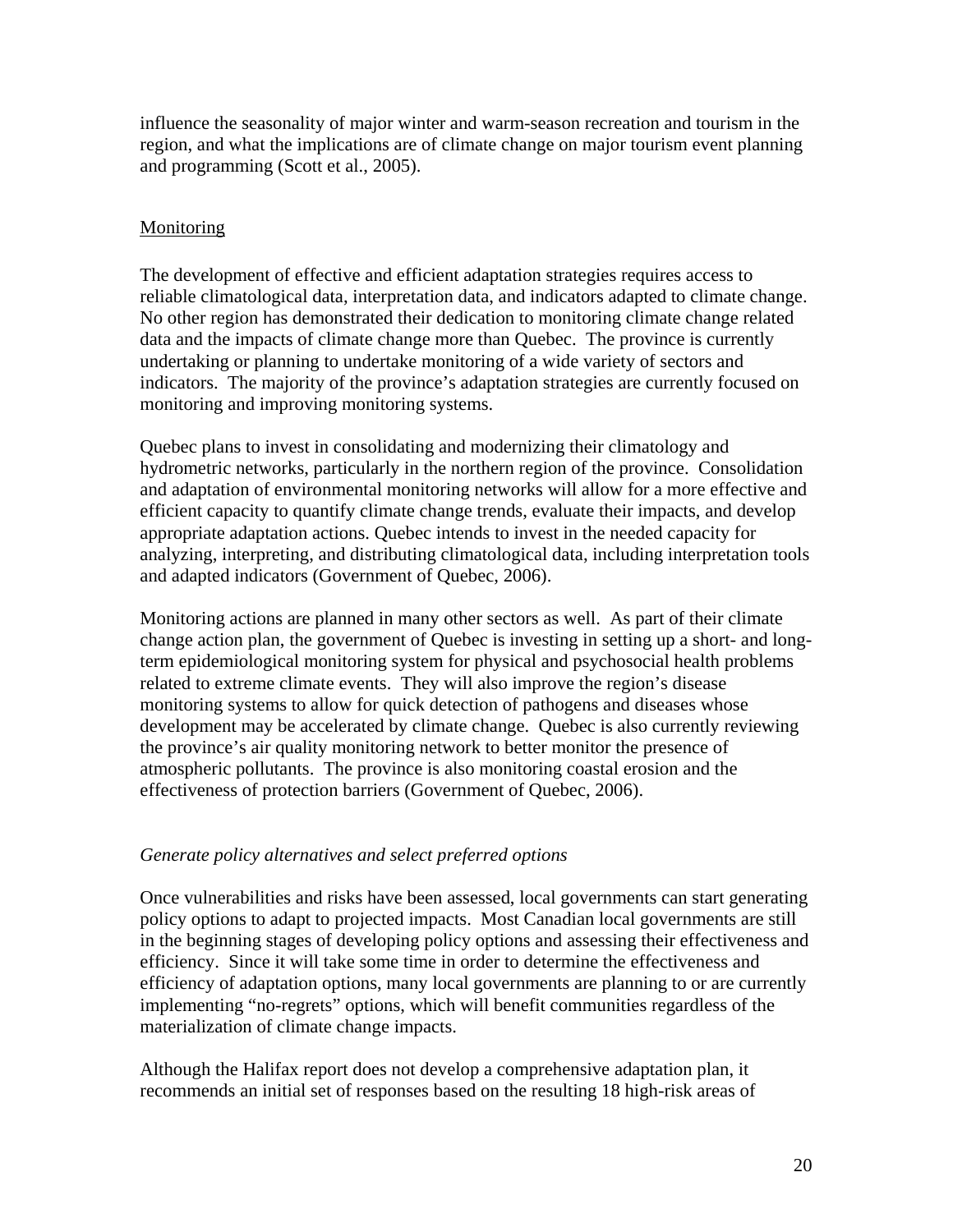impact. As a precursor for implementing adaptation action, it recommends better monitoring and research of the most vulnerable areas to gain a better understanding of them, and to evaluate adaptation options in addressing them. In order to do this, it recommends high resolution topographical mapping to better identify areas at risk of flooding. As a more reactive adaptation option, the report recommends the relocation of vulnerable transportation infrastructure. Also, it recommends education about vectorborne diseases to counteract outbreaks and increased incidence associated with warmer winter temperatures, in an attempt to reduce harm. The report also identified agencies that would logically have responsibility and authority for implementing these responses (Ligeti et al., 2007a).

#### "No-Regrets" Strategies

At this point, the implementation of "no-regrets" strategies is important and most promising, as some communities will most likely not have the capacity to implement adaptation strategies based on comprehensive assessments for at least another 15 to 20 years (Wittrock, 2007). These strategies provide benefits to communities whether projected climatic changes occur or not (Infrastructure Canada, 2006). It is therefore easier for communities to buy-in to these strategies and dedicate resources and lifestyle changes in order to implement them.

Green roofs are a good example of a no-regrets measure. Green roofs offer many benefits to a community, regardless of future climate change impacts. For example, widespread greening of Toronto's roofs would offer benefits that can contribute to adapting to climate change impacts, such as increasing heat waves and intense rainstorm events. It is estimated to result in a reduction in storm water flow of 12 million  $m<sup>3</sup>$  per year and reduce local ambient temperature from 0.5 to 2 degrees Celsius.

In addition to these benefits, green roofs offer benefits that are worthwhile regardless of climate change impacts. It is estimated to result in infrastructure savings worth \$79 million, erosion control measures savings worth \$25 million, pollution control avoidance worth \$13 million, and 3 additional "beach open" days per year worth \$700,000, citywide savings from reduced energy for cooling of \$21 million, equivalent to 4.15 kWh/m<sup>2</sup> per year, and avoid energy costs due to reduced demand at peak times of \$80 million (City of Toronto, 2007). Another study based in Ottawa, Ontario on green roofs found similar benefits (Natural Resources Canada, 2006). Also, green roofs create more scenic views and recreational areas, opportunities for local food production, and habitat for birds and invertebrates, and last up to twice as long as regular roofs (City of Toronto, 2007). The overall benefits are considerable enough that even though further research is required to determine whether the private and social benefits of green roofs exceed their costs (Banting et al., 2005), the City of Toronto has decided to proactively adopt a green roof strategy.

Another example of a no-regrets type of strategy are community water conservation initiatives, or demand management, which were discussed in more detail in a previous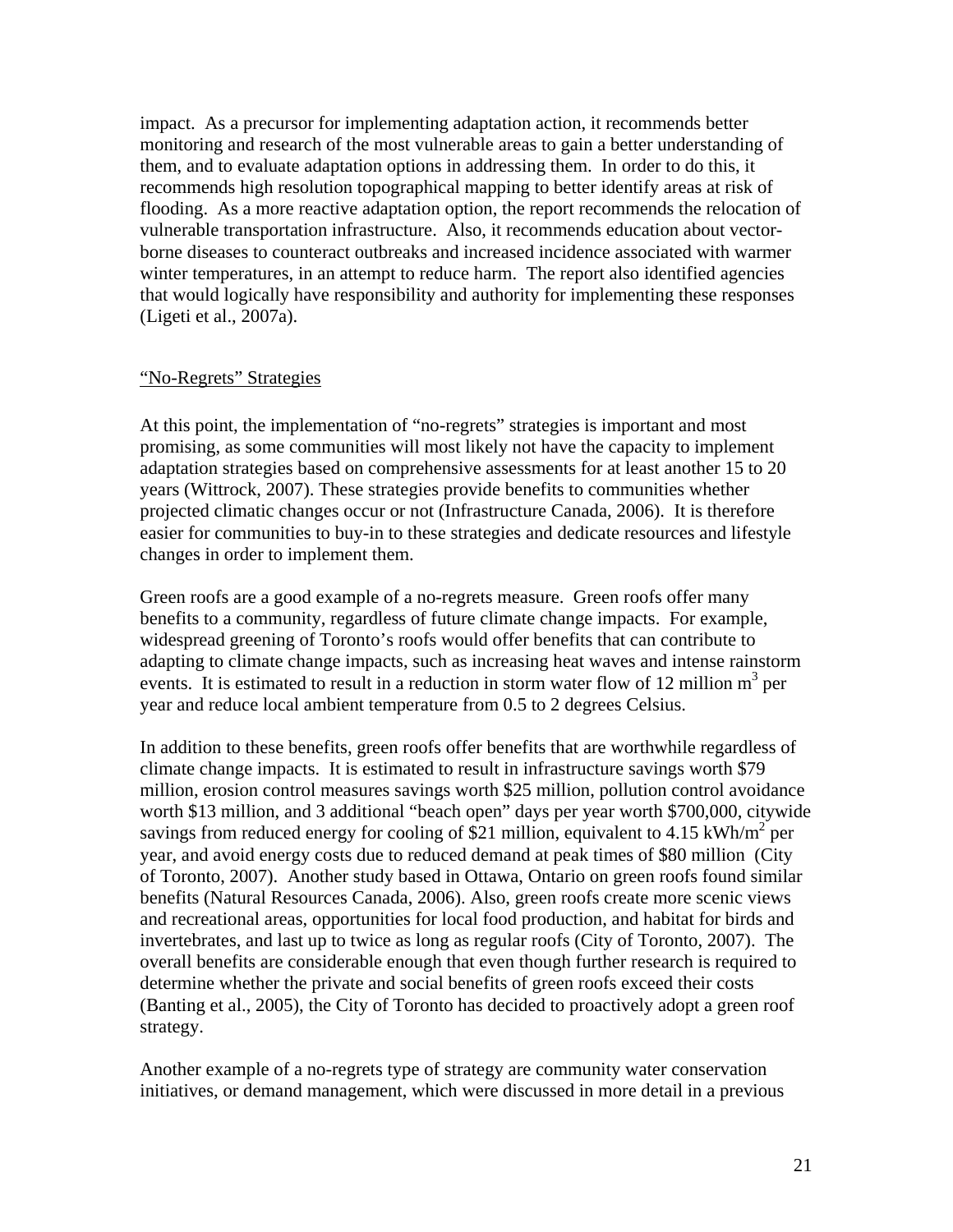section. These strategies are most promising in adapting to climate change impacts to water supply since they are beneficial to communities regardless of the intensity of future impacts. They are also relatively efficient in comparison to the environmental, economic, and social costs associated with most alternative policies to deal with fluctuating water supply, such as building new water infrastructure.

#### *Implement and evaluate climate change policies*

Following the selection of a climate change adaptation option, its implementation may take many steps. There needs to be support for the option at many levels, including policy and administration. This is illustrated by the implementation of the Toronto Green Roof Strategy.

At the policy level, Toronto had considered green roofs as an effective and promising policy option for some years as reflected in the recommendations of the City's Environmental Plan and in the policies of the Official Plan. Implementing the Green Roof Strategy was a 10 month process with a number of steps. In 2004, a study was commissioned to estimate the potential benefits of widespread implementation of green roofs throughout the city. Next, a set of consultation workshops were held with green roof stakeholders in order to receive input on the proposed strategy. Then the City prepared a discussion paper which proposed options for encouraging green roof implementation, based on the study results, the policies of international green roof municipal leaders, and the stakeholder workshop. The paper was presented to the public and to Toronto's Roundtable on the Environment, after which City Council approved the resulting strategy. The strategy is being implemented through various methods, as described in previous sections of this report (City of Toronto, 2007).

A crucial step for implementing and evaluating adaptation strategies is the establishment of institutional mechanisms for ensuring that the process is taken forward. In conjunction with this is a need to have staff that are dedicated specifically to adaptation measures, adequate funds for research and analysis, and workshops and other activities. This can help in ensuring that there is an ongoing process to bring stakeholders in the local government and related organizations together to assess the latest information on climate impacts and adaptation options and strategies. Institutional mechanisms are also important in providing guidelines to integrate climate change considerations and adaptation into general local government decision-making (Ligeti et al., 2007a).

Local governments should implement monitoring and evaluation programs as an ongoing activity, alongside other adaptation strategies. Continuous evaluation of implemented adaptation strategies is important to determining their effectiveness and efficiency, and to determine whether additional measures need to be implemented (Wittrock, 2007).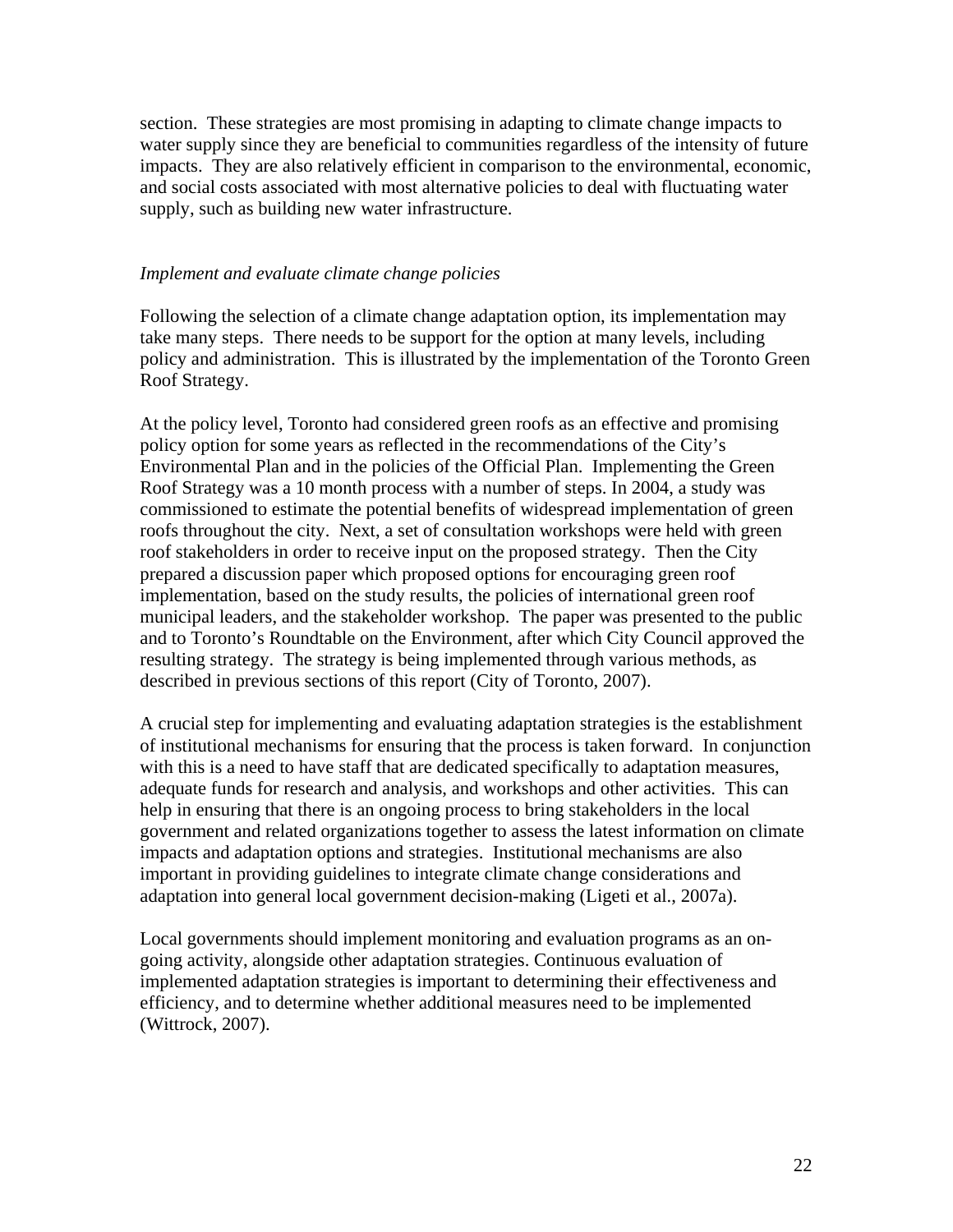# **CONCLUSION**

The scan provided in this report of climate change adaptation activities taking place in local governments across Canada has revealed some important lessons that can be used by local governments in British Columbia, as well as by the provincial government of British Columbia. As being done in many provinces in Canada, the provincial governments can play a strong part in influencing, encouraging, and helping local governments in working towards developing and implementing adaptation strategies.

There are some lessons that are general to current adaptation planning, whether it is at the local or provincial level. As being done in many jurisdictions across Canada, the first step towards adaptation planning is conducting risk or vulnerability assessments, with the involvement of stakeholders and the community. This ensures that the highest priority risks are planned for first and foremost, and that public resources are used most appropriately. Secondly, whenever possible and appropriate, the implementation of "noregrets" adaptation strategies should be prioritized as they will benefit the community regardless of the future outcomes of climate change. Thirdly, efforts should be made to establish adequate and appropriate institutional arrangements to ensure that adaptation planning can be continuous and adequately supported.

There are some lessons that can be applied more specifically to local governments. To build stronger and more resilient community adaptation plans, local governments can work together in partnerships with other sectors and other governments in the same or different levels. Secondly, in developing adaptation strategies, local governments can and should make use of various policy tools available to them, namely the implementation of regulations and incentives, the use of information, and investment in various adaptation methods, technologies, and programs. Thirdly, an important part of adaptation planning is the monitoring of the current impacts of climate change as well as the monitoring of implemented strategies to detect their effectiveness and efficiency.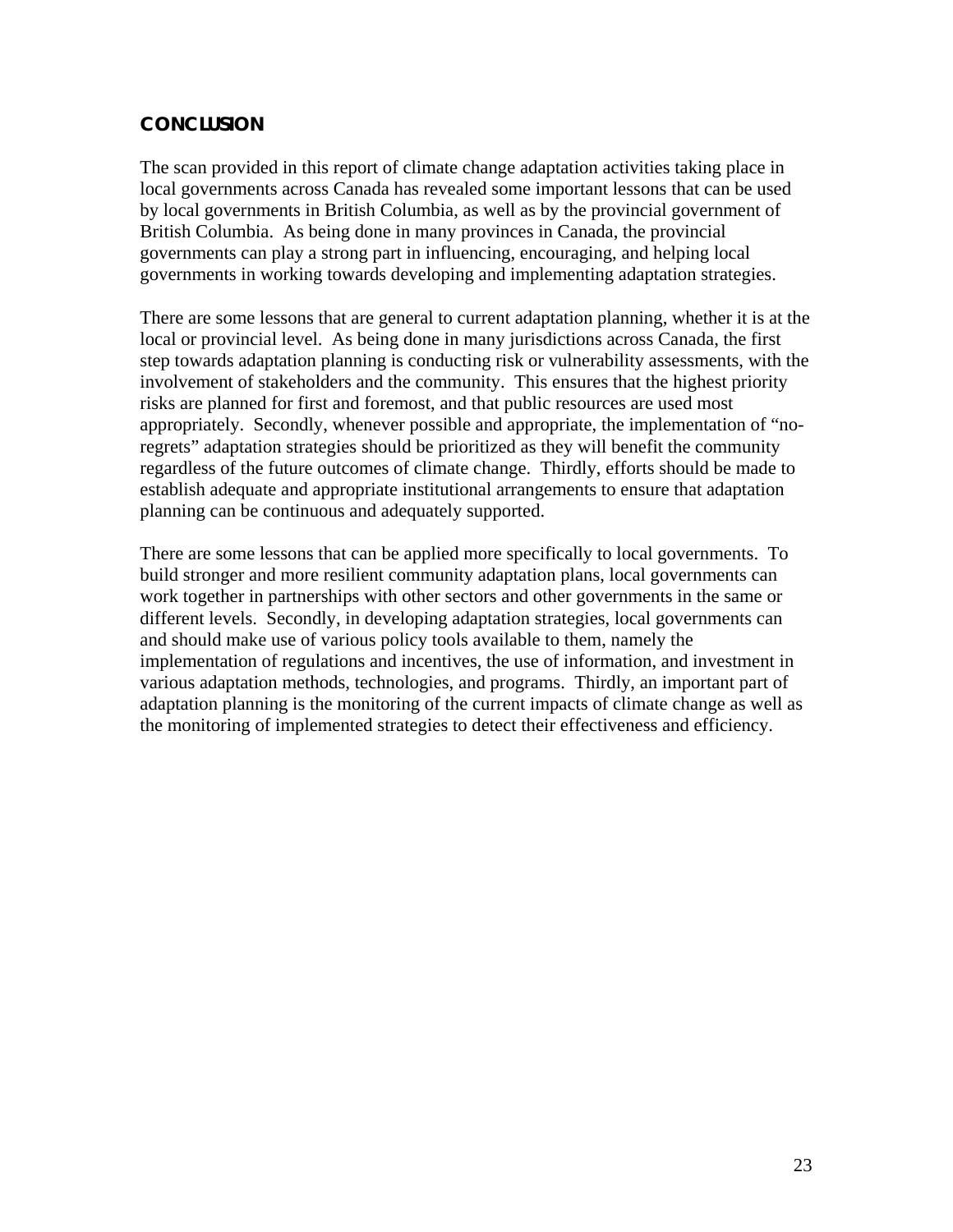## **RESOURCES**

Banting, D., H. Doshi, J. Li, & P. Missios. 2005. Report on the Environmental Benefits and Costs of Green Roof Technology for the City of Toronto. Ryerson University.

C-CIARN Ontario (Canadian Climate Impacts and Adaptation Research Network). 2004. Managing Risk from a Changing Climate: Making Adaptation Happen in Ontario. A Report of C-CIARN Ontario's March 24 & 25, 2004 conference and workshop.

C-CIARN Atlantic Region (Canadian Climate Impacts and Adaptation Research Network). 2003. Climate Change Adaptation in Atlantic Canada: Communities, Municipalities, Infrastructure, Transportation. Executive Summary of the Proceedings of C-CIARN Atlantic's Third Regional Workshop, Charlottetown, P.E.I. June 11-13.

City of Toronto. 2007. Green Roofs. Accessible at http://www.toronto.ca/greenroofs/

City of Toronto. 2005. Making Green Roofs Happen: Presentation to the Roundtable on the Environment.

Clean Air Partnership (CAP). 2007. 6 Years of Accomplishments.

Environment Canada. 2005. New Brunswick Sea-Level Rise Project: Project Components. Accessible at http://atlanticweb1.ns.ec.gc.ca/slr/default.asp?lang=En&n=8D0AB62E-1.

Government of Alberta. 2006. Climate Change Adaptation Provincial Vulnerability Assessment. A Presentation for the Canadian Water Resources Association Conference.

Government of Alberta. Date Unknown. Albertans and Climate Change: Moving Forward.

Government of Newfoundland and Labrador. 2005 Climate Change Action Plan 2005. Department of Environment and Conservation.

Government of Quebec. 2006. Quebec and Climate Change: A Challenge for the Future: 2006 – 2012 Action Plan. Développement durable, Environnement et Parcs.

Infrastructure Canada. 2006. Adapting Infrastructure to Climate Change in Canada's Cities and Communities: A Literature Review. Government of Canada.

Kije Sipi Ltd. 2001. Impacts and Adaptation of Drainage Systems, Design Methods, and Policies. Presented to Natural Resources Canada.

Ligeti, E., I. Wieditz, and J. Penney. 2007a. Cities Preparing for Climate Change: A Study of Six Urban Regions. The Clean Air Partnership.